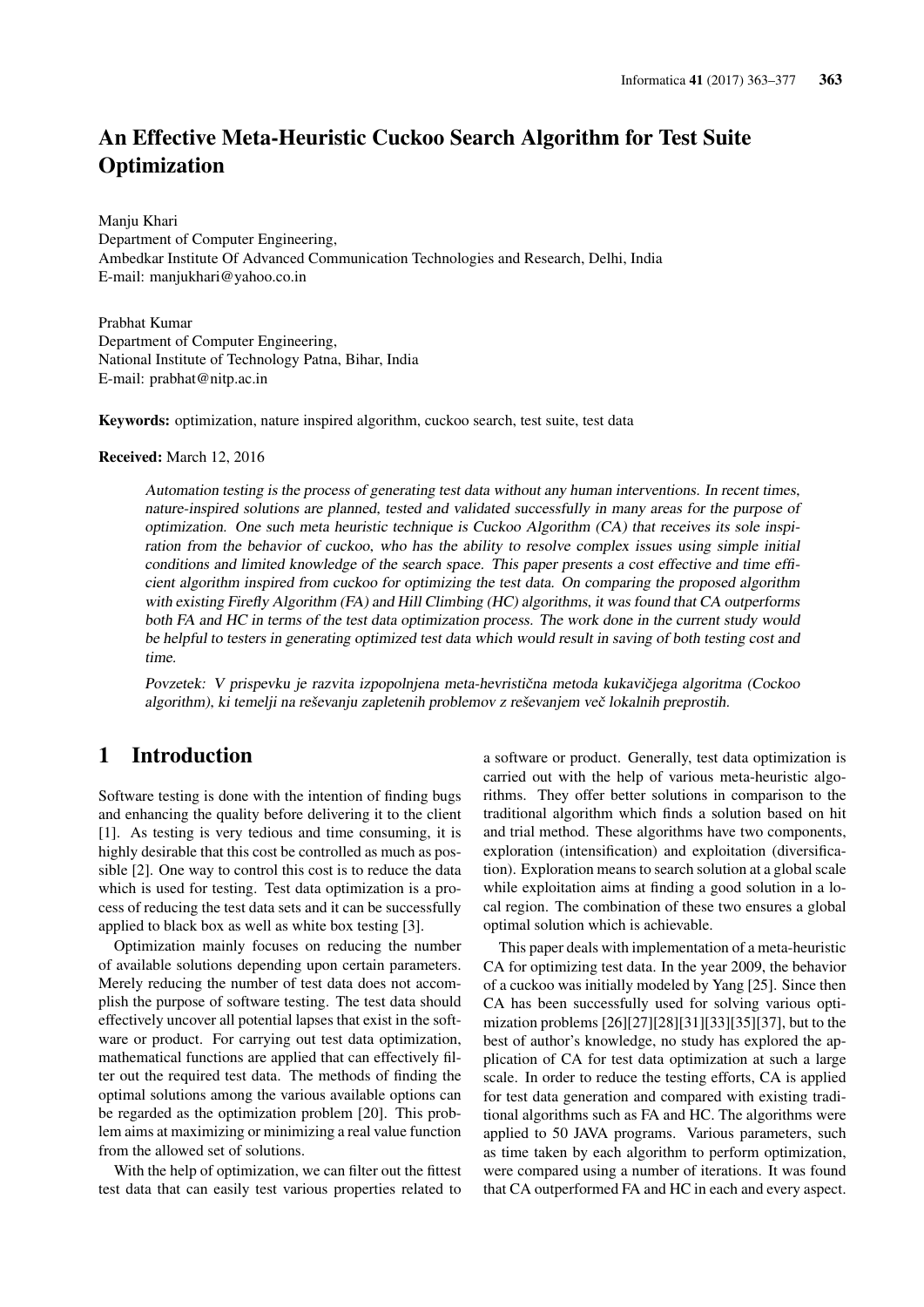The rest of the paper is organized as follows: Section 2 describes the related work that has been done with context to CA, Section 3 discusses various concepts related to test data optimization, Section 4 explains the proposed methodology, Section 5 describes that has been collected for showing that proposed methodology outperformed FA and HC, Section 6 provides a detailed case study of the proposal along with the statistics applied to JAVA programs for all three algorithms, Section 7 describes the potential threats and precautions that need to be taken while implementing this algorithm and finally, Section 8 concludes the study with a discussion of the future scope.

# 2 Related work

Developments in the field of 'automated test data generation' were initiated in the early 70's. Articles like 'Testing large software with automated software evaluation systems' by Ramamoorthy et al., in the year 1975 [4] and 'Automatic generation of floating-point test data' by Miller et al., in the year 1976 [5], are a few examples of the early work in this field. Nevertheless, Clarke's examines [6] of the year 1976 is considered to be the first of its kind to propose an algorithm for automated test data generation which is written in FORTRAN. The automated test-data generators can be divided into three classes - random, static and dynamic. Random test data generation is easy to automate, but problematic [7][9]. Firstly, it produces a sample of the possible paths through the software under test (SUT). Secondly, it may be expensive to generate the expected output data for a large amount of input data produced. Finally, provided exceptions occur only rarely, the input domain which causes an exception is likely to be small. Random test-data generators may never hit on this small area of the input domain.

During 70's up to mid-80's, people did research on test data generation using symbolic execution. Researchers have been working on test data generation since 1975, but unfortunately, there is hardly any fully automated test data generation working tool available in the current software industry. At that time the language used for test data generation was FORTRAN. In the year 1987, Parther [7] proposed a new idea for test data generation called path prefix method. In the year 1990, Korel [8] provided a revolutionary change by generating test data dynamically based on actual value using pattern and explanatory search. In the year 1996, Ferguson [9] examined an assertion oriented and chaining approach i.e. goal-oriented test data generation [10]. Test data generation from dynamic data structure [5] has encouraged many authors to work on hybrid testing methods for detecting infeasible paths, thereby saving computational time. Mutation testing technique is used to improve the reliability of object-oriented software, authors understand the traditional mutation testing method and apply on object-oriented programs that are known as class mutation [12]. Xiao et al. [13] proposed a technique for test data generation even if more or less path predicate is unsolvable. However, the proposed method could not provide a good coverage.

A better way can be the combination of evolutionary methods with dynamic symbolic execution [15][18], which would wipe away the disadvantages of both the approaches. Search-based methods have previously been applied for testing object-oriented software by making use of method sequences [19][20] or by the help of strongly typed genetic programming [21][22]. While creating test data for objectoriented software, since the early work of Tonella [23], the authors experimented on issues of handling the techniques that can be used to reverse engineer several design views from the source code. These techniques aim at generating test suites to achieve high quality test data using mutation testing [16][46][47][48] deployed in a search-based test generation environment. Lakhotia et al. [24] established a search based multi-objective approach in which a random search, Pareto GA and weighted GA algorithm is used for branch coverage. Various algorithms were also proposed to optimize and prioritize the test suite. Evolutionary algorithms (like CA) were among them. Amir et al. used cuckoo search for solving structural optimization tasks. It has been used in non-linear constrained optimization problems [44].

In the year 2010, Yang et al. [25] examined CA to resolve the issue of engineering design optimization. The results that were obtained proved to be better than particle swarm optimizer. In the year 2011, Rajabioun [26] analyzed CA to solve nonlinear optimization issues which are used to solve difficult problems. Chandrasekaran et al. in the year 2011 [27], substantiated a hybrid CA integrated with fuzzy logic for solving multi-objective unit commitment problems. Yildiz [28] used this algorithm select optimal machining parameters for mining operations in the year 2013. Valian et al. [29] verified CA to the forward network for two classification problems.

Sur et al. [33] compared CA to particle swarm optimization, differential evolution, and artificial bee colony algorithm and establish CA on optimizing vehicle route in the graph-based network. Gandomi et al. [31] proposed CA for the purpose of truss structure optimization. Bulatovic et al. [32] interpreted CA to solve the issues related to optimum synthesis of a six bar double dwell linkage. Swain et al. in the year 2014 [34] critiques bio-inspired CA for a neural network and applied it on noise cancellation. Prakash et al. [35] examined CA for finding out optimal scheduling in computational grid. Walton et al. [27] proved CA for gradient-free optimization. Bhandaria et al. [37] explores CA and wind driven optimization for satellite image segmentation for multilevel thresholding using Kapur's entropy. In the year 2015 Ahmed et al. [43] verified a combinatorial test suite technique using CA. This method is only applicable to the functional testing process. Wang et al. [36] investigates a robust algorithm used to enhance the searching process of CA. Elazim et al. [45] maintained CA in the multi-machine power system. Table 1 summarizes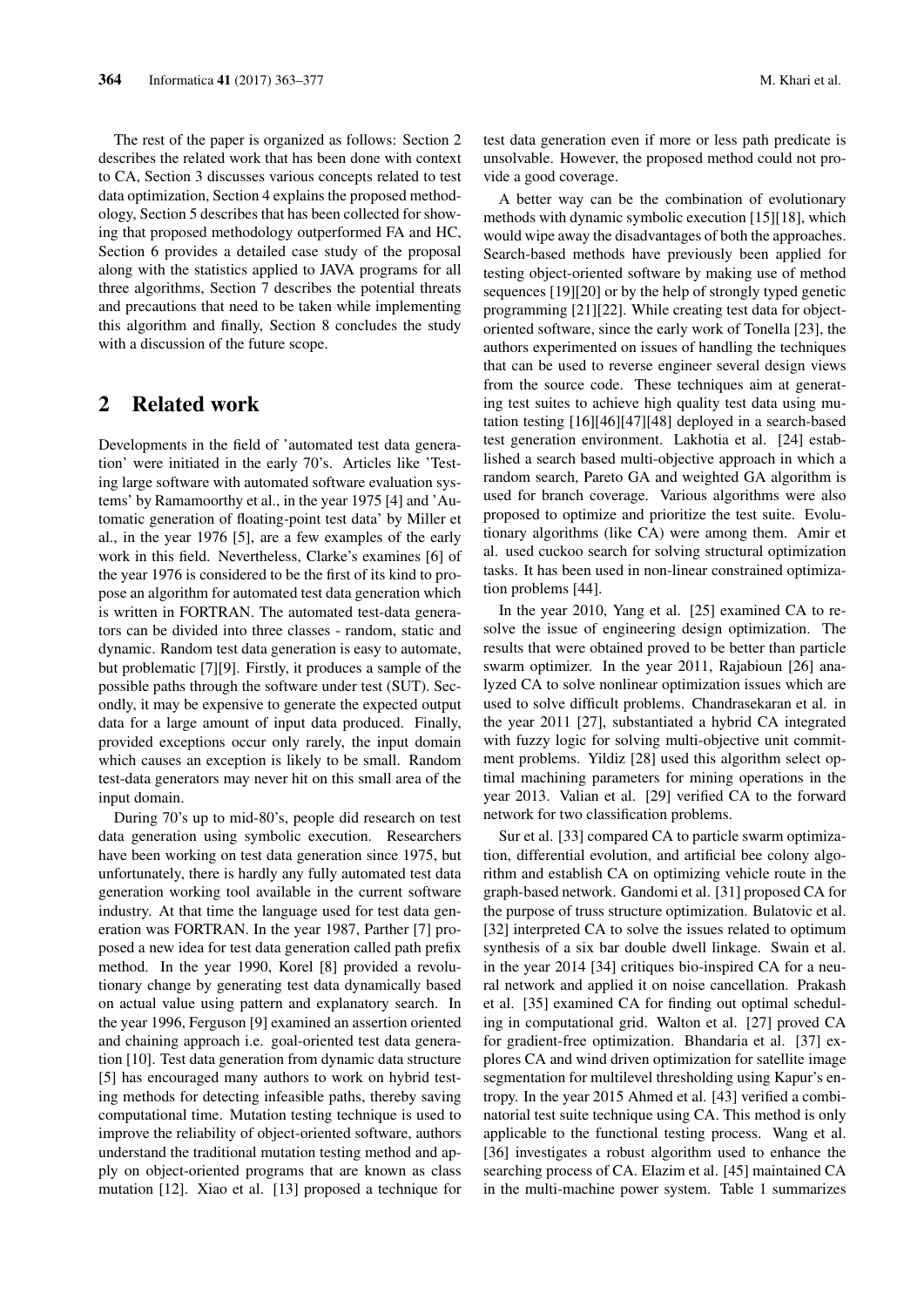the literature work.

The above studies show that CA has been applied for finding optimal solutions to various problems. It has been used in various applications from mining to finding routes. However, it has not been used for generating test data which can be used in testing the software products thereby reducing the efforts of the testers and developers. We propose an approach to generate test data that is optimal for performing testing in software development life cycle by using the CA.

# 3 Key research concepts

The concepts involved in developing the proposed algorithm along have been described in this section. This section discusses the concepts of nature inspired CA, FA, HC, and the objective function.

#### 3.1 Cuckoo biological algorithm

It is an optimization algorithm developed by Yang et al. in the year 2009. Cuckoos are by and large known for their sweet voices, yet they have a forceful proliferation method. They lay their eggs in the nest of other host birds. If the host bird discovers that the eggs are alien then the host bird shall either discard them or abandon the nest. CA has been applied to various optimization problems. It is a nature inspired meta-heuristic algorithm which supports the theory of 'survival of the fittest'[38][41]. A number of algorithms work by beginning with an essential result and progressively adding more and more data that prompts creation of the best result from the pool of results. On the other hand, a few algorithms begin with a pool of results and come down to the best result, via disposing of the most exceedingly bad results from the pool, by thinking about among the results. CA falls into the second category of algorithms. The biological algorithms have been discussed in [39].

Each egg in a nest represents a solution and cuckoo egg represents a new solution. The algorithm aims at using the new and better solutions to replace the less good solutions. It is based on three idealized rules which are given as:

- 1. Cuckoo chooses one egg at a time which has to be dumped into a randomly chosen nest.
- 2. The nests containing high quality of eggs has to be carried forward to the next generation.
- 3. Available host nests is of fixed quota and laid eggs are discovered with the probability of (0, 1).

CA consists of two search capabilities: local search and global search which is controlled by discovery probability. In relation to testing, using CA, we can represent the eggs present in nest, as test data giving a solution. CA will replace high quality with the low-quality eggs already present in the nest. It increases the potential of getting good quality test data for the SUT.

The advantage of using CA is that it uses only a single parameter for optimization, unlike other algorithms which makes it easier to implement and since it consists of local search and a global search, it tends to give global optimal solution to the problem under test or SUT.

### 3.2 Firefly algorithm

This algorithm is inspired by the nature of fireflies. It is based on the collective behavior of fireflies. Fireflies are known for their flashing behavior. The variation of the light intensity and the formulation of attractiveness are the two major factors affecting the behavior of the fireflies. They use their flashlights to attract other fireflies. The algorithm was developed by Yang in the year 2008.The main purpose of flashing lights is to attract mating partners and warn off potential predators [26][27].

The FA algorithm is based on the idealized rules. First, all the fireflies are unisexual and the attraction between is irrespective of gender. Attraction is based on the brightness of fireflies such that low brightness firefly will move towards high brightness firefly. Since light intensity tends to decrease with the increase in distance between fireflies; hence, the attractiveness is inversely proportional to the distance between the fireflies. Brightness and intensity of the fireflies are determined using the objective function.

### 3.3 Hill climbing algorithm

This algorithm aims at finding superior results in an incremental way. It transforms its state by software under test and if the change delivers a superior result then the addition is carried out for performing the further evaluation. It aims at finding local optimal solutions, thereby achieving a result that is globally optimal. It is an iterative algorithm that starts with a random solution to the problem with the aim of finding out a better solution. The solution is changed if an improvement is found. This process continues until no further improvement can be made in the solution. It is used widely where you want to reach goal state from starting node. It also aims at maximizing or minimizing the target function [40]. Many variants of HC are available like steepest ascent HC, stochastic HC, random restart HC [20].

HC starts with the process of assigning the random coordinates to each test data. Then, first test data is taken as input and its neighbors are discovered. The objective function values are compared to the neighbors and the selected test data and best one is chosen as optimal test data. This process is iterated for every original test data. Finally, the optimized test data is produced by HC for the given SUT.

### 3.4 Objective function

This function is used to maximize / minimize some numerical values and is often used for finding the optimal solution for a given problem. In the provided domain the objective function's best value is selected by evaluating its objective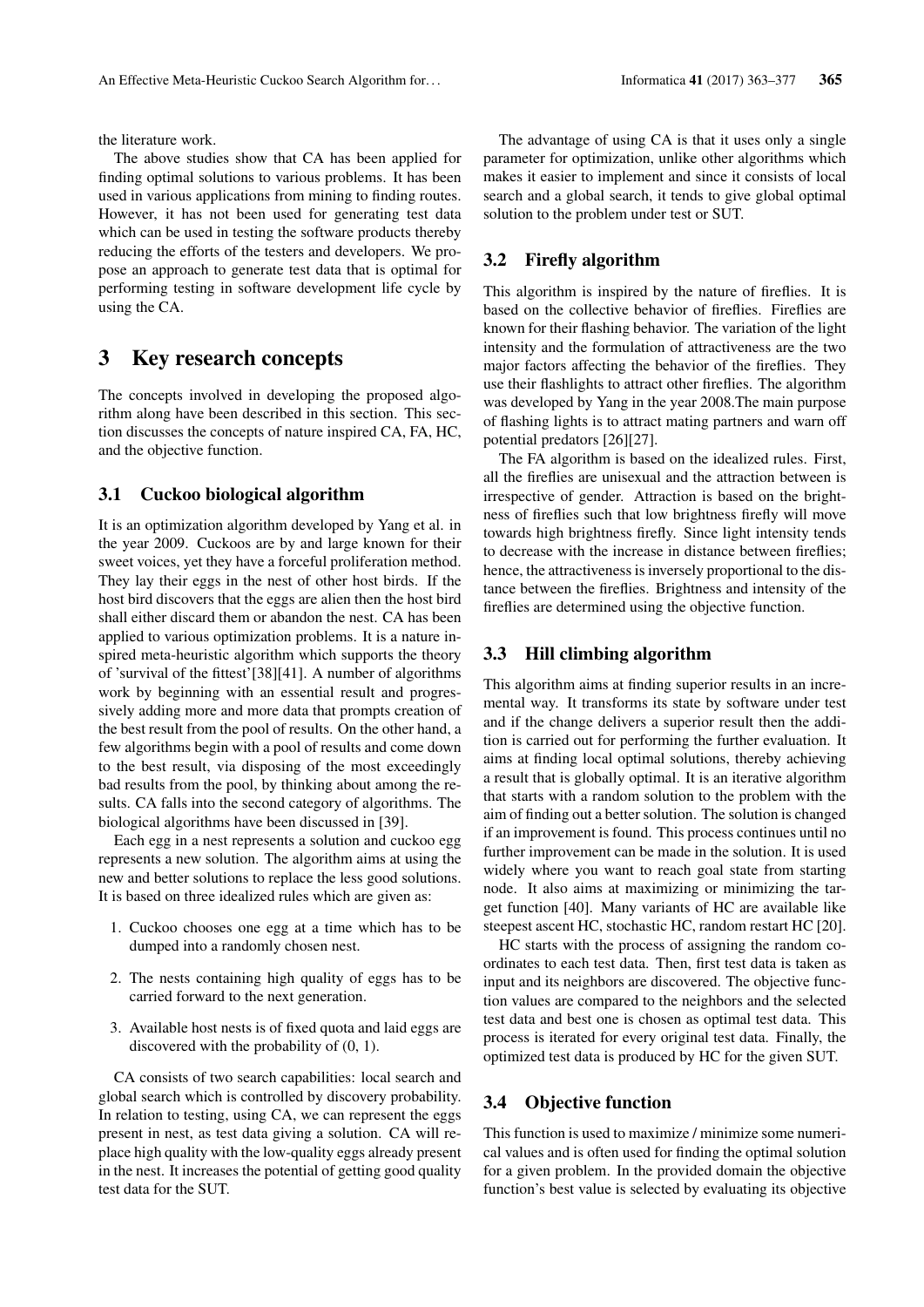| Year         | Author                                     | <b>Key points</b>                                                                                                                                                                                                                          |
|--------------|--------------------------------------------|--------------------------------------------------------------------------------------------------------------------------------------------------------------------------------------------------------------------------------------------|
| 1975         | Ramamoorthy et al.                         | • The paper explores the main features of automated software tools and various software evaluation system, which were available.                                                                                                           |
|              | [4]                                        | • Automated software tools were chosen because it has been found to be valuable to improve the reliability of a software.                                                                                                                  |
| 1976         | Miller et al. [5]                          | • Two examples i.e. a matrix factorization subroutine and a sorting method are used to describe the types of data generation problems.                                                                                                     |
|              |                                            | They are used instead of symbolic execution to generate test data.<br>• The programs with floating-point data are used for large savings of time and storage are made possible.                                                            |
| 1976         | Clarke [6]                                 | • The system proposed to generate test data for programs written in ANSI Fortran.                                                                                                                                                          |
|              |                                            | • System symbolically executes the path and creates a set of constraints on the program's input variables.                                                                                                                                 |
|              |                                            | • It uses linear programming when the set of constraints are linear.                                                                                                                                                                       |
| 1987         | Prather et al. [7]                         | • The novel technique i.e. "adaptive" is analysed for selection of subsequent paths and offers considerable advantages over existing                                                                                                       |
|              |                                            | strategies in its computational requirements.                                                                                                                                                                                              |
|              |                                            | • Method ensures branch coverage and offers a considerable advantage in its computational requirements.                                                                                                                                    |
| 1990         | Korel [8]                                  | • The approach for generating test data is extended to programs with dynamic data structures and a search based method on dynamic<br>data-flow analysis, along with backtracking is presented.                                             |
|              |                                            | • In the approach, values of array indexes and pointers are used.                                                                                                                                                                          |
| 1996         | Ferguson et al. [9]                        | • The chaining approach for automated software test data generation, which is based on the theory of execution-oriented test data genera-                                                                                                  |
|              |                                            | tion and also used for the search process.                                                                                                                                                                                                 |
|              |                                            | • The approach used significantly improves the test data generation compared to the existing methods.                                                                                                                                      |
| 1996         | Korel et al. [10]                          | • The assertions are used to generate test data and is considered a tool for automatic runtime detection of software errors.                                                                                                               |
|              |                                            | • The assertion is violated reducing to the problem of finding program input on which a selected statement is executed. It is done with the                                                                                                |
| 2000         | Frohlich et al. [11]                       | help of white box testing.<br>• Authors experiments, how test suites with a given coverage level can be automatically generated from state chart diagrams.                                                                                 |
|              |                                            | • It is done by mapping the state chart elements to the STRIPS planning language.                                                                                                                                                          |
| 2000         | Kim et al. [12]                            | • The authors examine the Class Mutation technique that assesses the quality of test data distinguish between mutated programs from the                                                                                                    |
|              |                                            | original program.                                                                                                                                                                                                                          |
|              |                                            | • It is complimented with the help of the results of the case study, which were tested to investigate the applicability of the technique.                                                                                                  |
| 2001         | Ernst et al. $[15]$                        | Authors explore three results                                                                                                                                                                                                              |
|              |                                            | • Describes techniques for dynamically discovering invariants.                                                                                                                                                                             |
|              |                                            | • Reports on the Daikin's application to two sets of the program.<br>• Analyzes scalability issues.                                                                                                                                        |
| 2004         | McMinn [20]                                | • The authors reviewed Meta-heuristic search techniques are high-level frameworks.                                                                                                                                                         |
|              |                                            | • It uses heuristics to seek solutions for combinatorial problems at a reasonable computational cost.                                                                                                                                      |
| 2005         | Tonella [23]                               | • This proceeding describes some of the most advanced techniques that can be employed to reverse engineer several design views from                                                                                                        |
|              |                                            | the source code.                                                                                                                                                                                                                           |
| 2006         | Wappler et al. [21]                        | • The authors investigate a tree-based representation of method call sequences that search for numeric test data.                                                                                                                          |
|              |                                            | • It automatically generates test programs that represent object-oriented unit test data.                                                                                                                                                  |
| 2007         | Xiao et al. [13]                           | • The paper experiments various automated test generation techniques but chooses goal oriented approach.<br>• The goal-oriented approach as a promising approach to devising automated test-data generators using optimization techniques. |
| 2007         | Harman <sup>[14]</sup>                     | • Authors examine optimization techniques on seven application of software engineering.                                                                                                                                                    |
|              |                                            | • Optimization techniques evolved from the operational research and metaheuristic research.                                                                                                                                                |
| 2008         | Sofokleous et al. [18]                     | • Authors prove dynamic test data generation framework based on genetic algorithms.                                                                                                                                                        |
|              |                                            | • They are the Batch-Optimistic and the Close-Up that provide an optimum set of test data with respect to the condition coverage criterion.                                                                                                |
| 2010         | Papadakis et al. [16]                      | • Authors compares an approach conjoins program transformation and dynamic symbolic execution techniques in order to automate                                                                                                              |
| 2010         | Yang et al. [25]                           | successfully the test generation process.<br>• Authors provide extensive comparison study using some standard test functions and newly designed stochastic test functions.                                                                 |
|              |                                            | • Examines CA to solve engineering design optimization problems.                                                                                                                                                                           |
| 2011         | Fraser et al. [17]                         | • EVOSUITE is critiqued, a search-based approach that optimizes test suites for satisfying distinct coverage goals.                                                                                                                        |
|              |                                            | • It achieves up to 18 times the coverage of a traditional approach.                                                                                                                                                                       |
| 2011         | Rajabioun [26]                             | • Authors observe CA which is suitable for continuous nonlinear optimization problems.                                                                                                                                                     |
| 2011         | Valian [29]                                | • Authors interpret an algorithm which is employed for training feedforward neural networks for two benchmark classification problems.                                                                                                     |
| 2012         | Walton et al. [27]                         | • New modified CA robust algorithm has been analysed, modification of CA involves the addition of information exchange between the<br>best solutions.                                                                                      |
| 2012         | Prakash et al. [35]                        | • CA examines an Optimal Job Scheduling in Grid computational resource allocation and Resource Discovery.                                                                                                                                  |
| 2013         | Gandomi et al. [44]                        | • The CA proves for solving structural optimization tasks with Leivy flights is first verified using a nonlinear constrained optimization                                                                                                  |
|              |                                            | problem and also validation against structural engineering optimization problem.                                                                                                                                                           |
| 2013         | Civicioglu et al. [30]                     | • The numerical optimization problem-solving successes of the proposed CA has been compared statistically over 50 different benchmark                                                                                                      |
|              |                                            | functions.                                                                                                                                                                                                                                 |
| 2013         | Yildiz et al. [28]                         | • Authors examine a hybrid optimization approach based on differential evolution algorithm and also having receptor editing property of                                                                                                    |
| 2013         | Gandomi et al. [31]                        | the immune system.<br>• Authors examine CA to solve truss optimization problems.                                                                                                                                                           |
|              |                                            | • It also adds unique search features used in the proposed CA.                                                                                                                                                                             |
| 2013         | Bulatovic et al. [32]                      | • CA scrutinizes the procedure of optimum synthesis of mechanism parameters.                                                                                                                                                               |
|              |                                            | • The paper also highlights the dimensional synthesis of a six-bar linkage with turning kinematic pairs.                                                                                                                                   |
| 2014         | Sur et al. [33]                            | • Modified CA analyzes for discrete problem domain like that of the graph based problem and other combinatorial optimization problems.                                                                                                     |
| 2014         | Swain et al. [34]                          | • The authors verify CA for noise removal from a signal.                                                                                                                                                                                   |
|              |                                            | • It uses trained network to remove noise from sine signal, which was contaminated, with white Gaussian noise.                                                                                                                             |
| 2014<br>2015 | Bhandaria et al. [37]<br>Ahmed et al. [43] | • Authors examine on image segmentation is to extract meaningful objects by CA and wind driven optimization using entropy.<br>• CA maintains to construct optimized combinatorial sets.                                                    |
|              |                                            | • The strategy consists of different algorithms for construction.                                                                                                                                                                          |
| 2016         | Wang et al. [36]                           | • In robust CS, the pitch adjustment operation in harmony search (HS) that can be considered as a mutation operator is added to the                                                                                                        |
|              |                                            | process of the cuckoo updating to speed up convergence.                                                                                                                                                                                    |
|              |                                            | • It is used for enhancing the capability of CS.                                                                                                                                                                                           |
| 2016         | Elazim et al. [45]                         | • CS verifies for optimal Power System Stabilizers (PSSs) design in a multi-machine power system.                                                                                                                                          |
|              |                                            | • The design problem of PSS is formulated as an optimization problem.                                                                                                                                                                      |

Table 1: List of research paper included for literature work.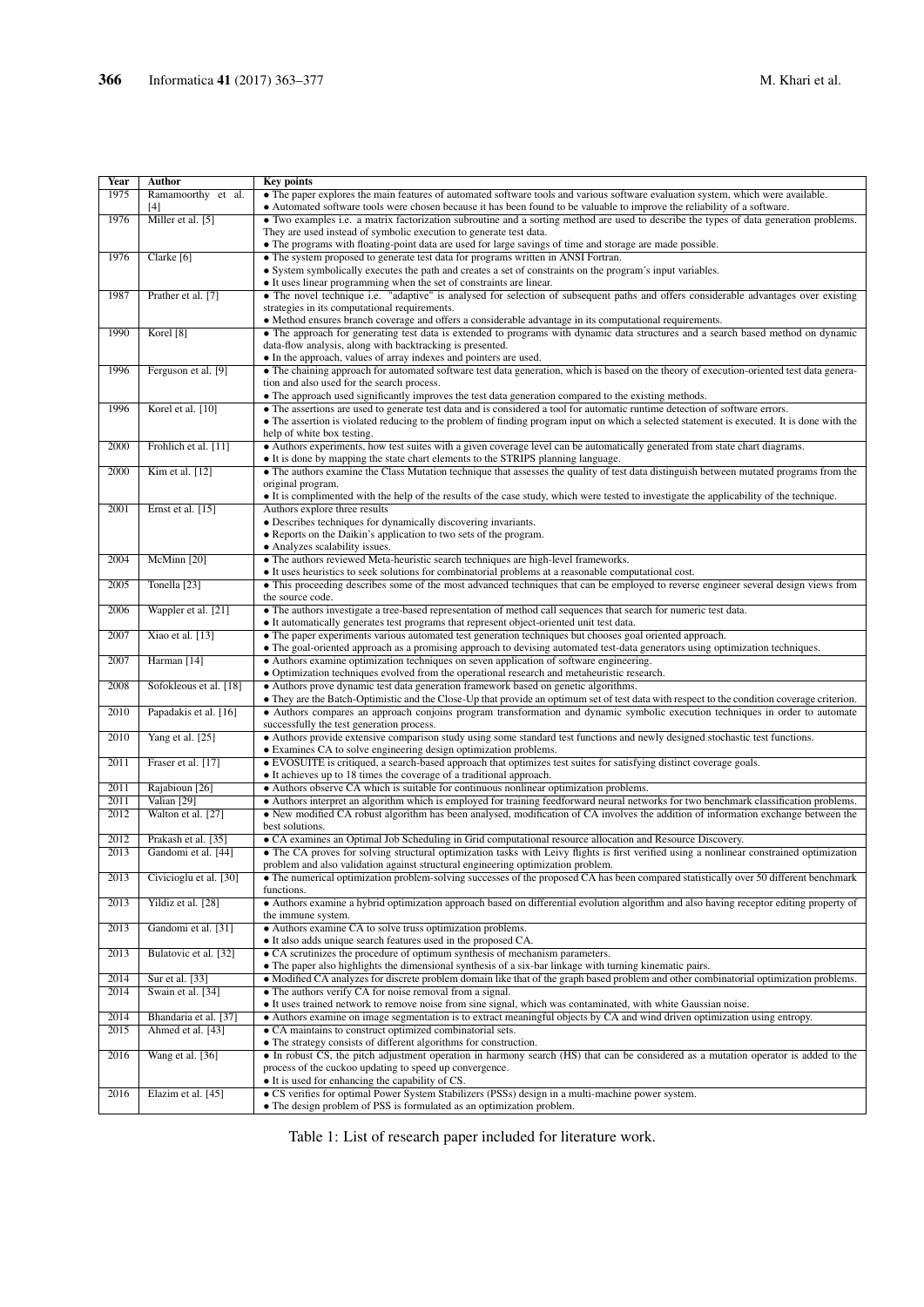function [42].The objective function is used to describe the closeness of a given design solution to achieving its aims in terms of numerical value. It works as a single figure of merit for determining the quality of the test data which can be compared to the objective function value of other test data. By this, we can compare the results and choose the better quality test data, hence optimal test data.

In this paper, we have considered the Sphere objective function [43]. The two major types of objective functions are:

- For Multi-Objective Optimization Problems: Some problems have multiple criteria to fulfill a particular objective[42]. They are: "Chakong and Haimes Function, Binh and Korn Function, Fonseca and Fleming Function, Test Function, Kursave Function, Schaffer Function N.1, Poloni's Two Objective Function".
- For Single Objective Optimization Problems: Some problems have single criteria to fulfill a particular objective hence it is not guaranteed that there may exist a single solution that will satisfy a particular objective [42]. They are: "Levi Function, Rosenbrock Function, Booth Function, Beale Function, Sphere Function, Three Hump Camel Function, Goldstein Price Function, and Cross in Tray Function".

## 4 Proposed algorithm

This section explains the proposed methodology that has been applied for optimizing test data. The technique is based upon the natural behavior of cuckoo for producing optimized test data that can be used for carrying out software testing efficiently thereby, reducing the cost of the product. The proposed technique uses the concept of exploration and exploitation for carrying out test data analysis and finding out the result which is optimal in nature.

The approach devised is mainly applicable to path testing. It ensures that proper path and code coverage is achieved with the help of optimized test data. Initially, ample amount of test data for the program or software under test is generated. These initial test data are analogous to the eggs which are laid by cuckoo. The paths on which testing needs to be performed are equivalent to the nests where the fitness of the eggs needs to be judged. Just as a cuckoo searches for a random nest for disposing of its eggs, in the same way, a test data is picked up randomly which is disposed of in a random path. The host bird can discard the egg or the path itself depending upon the conditions. Similarly, the chosen test data is validated with the chosen path. If they are found to be compatible then the test data is kept in that path else it is kept in another path named buffer.

In simple words, a test data and a path are chosen at random. If the chosen test data belongs to that path then the test data is kept there itself, else it is kept in another path called buffer. Initially, each test data undergoes this process unless the initial list of test data becomes empty. Once this initial list of test data becomes empty, we consider another list called buffer. This is an extra path or nest which keeps those test data for which a compatible path was not found in first go. Before further picking of nests and eggs, the test data with a minimum value of objective function is discarded from each path. For further evaluations, random picking of test data is done from the buffer list and not from the initial list. A test data is picked up randomly along with a path. If the test data belongs to that path then that test data is kept in that path only, else it remains in the buffer. This process continues until the buffer list becomes empty. Every time when a match is found, the objective function is applied to the available test data. The test data with a minimum value of the objective function is discarded every time. At the end, when the list empties, the optimized test data belonging to a particular path are obtained. There might be a case that a path might be discarded which means that no test data might be available for evaluation purpose. In such data, the path becomes obsolete and it becomes ineligible for performing testing.

Depending upon the type of test data, different values are fed into the objective function for reaching optimized results for a particular path. If the test data is of a numerical type, then the values are directly fed into the objective function for carrying out analysis and finding the value. For string type of test data, the value that is fed into the objective function is the average of the ASCII values of individual characters. Characters can be alphabetical or special characters. For example, let the test data which has been given for evaluation be 'mam' then the value that we will be opting for putting into objective function can evaluated as mentioned in equation 1

m=109 (ASCII value of m), a=97 (ASCII value of a)

$$
mam = (109 + 97 + 109)/3 = 105.
$$
 (1)

105 is given as input to the objective function which helps in determining the optimality of the test data which are of type string. The pseudo code for the CA is depicted below: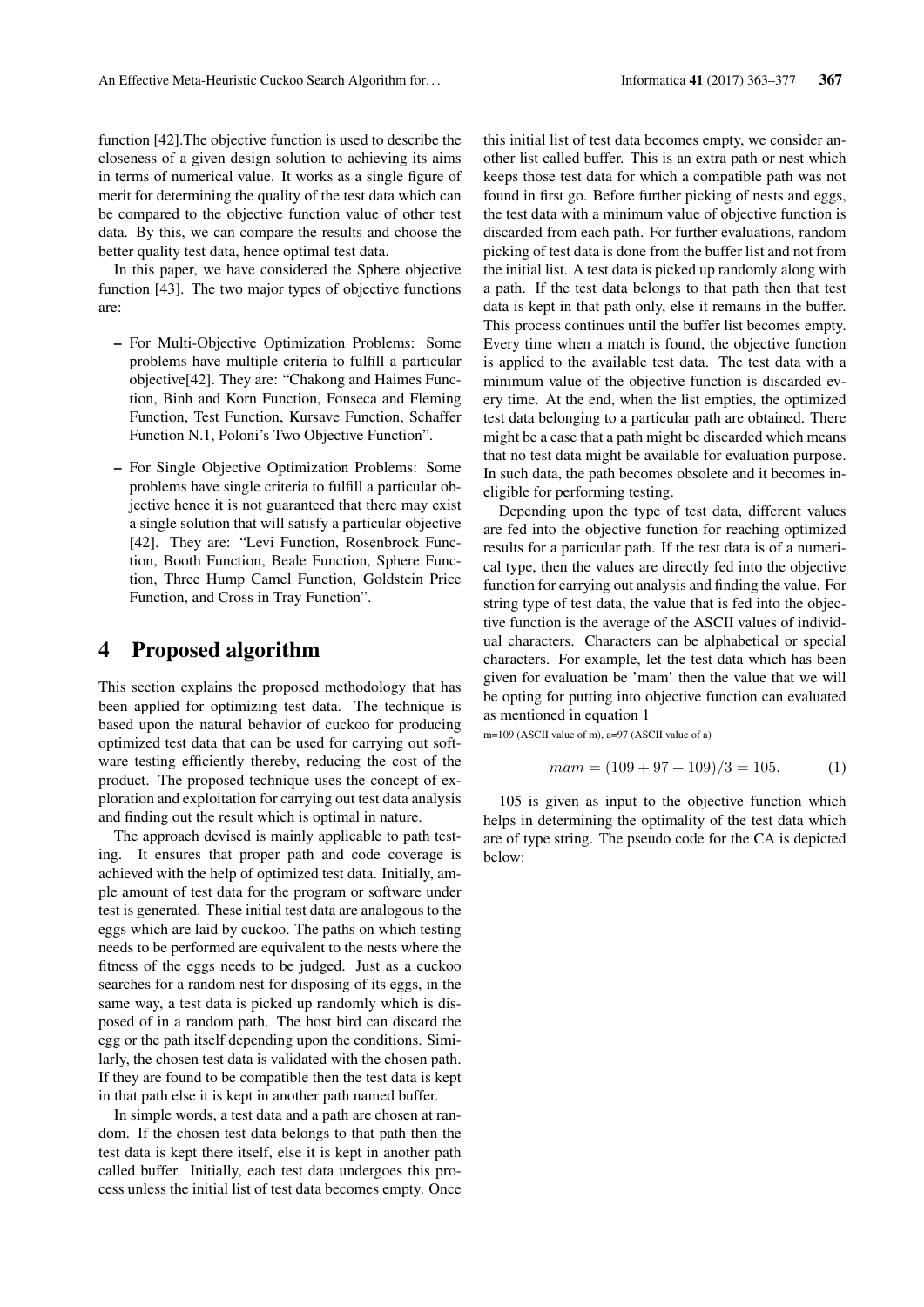#### Pseudo code of CA

**Declaration** initlist: *initial list.* buff: *buffer or temporary list.* Input:*Program under test.* Output:*Optimize test data.*

- 1. Initialize test data for the whole program in a path or nest in a list called *initlist.*
- 2. Separate paths or nests for the program.
- 3. Initialize objective function.
- 4. While (*initlist!=empty )*
	- (a) Pick a random test data or egg
	- (b) Pick a random path or nest
		- i. If ( the chosen test data belong to the chosen path ) A. Keep it in the path or nest
			- B. Remove it from the initlist or path
		- ii. Else
			- A. Keep it in a list or nest call buff
			- B. Remove it from the initlist
		- iii. End if
- 5. End while
- 6. For each path or nest
	- (a) Find objective function for each test data using formula in equation 1
	- (b) Find out test data or egg with minimum value of objective function and remove it
- 7. End for
- 8. While (*buff!=empty )*
	- (a) Select a test data or egg randomly
	- (b) Select a path or nest randomly
		- i. If ( test data or egg belong to that path or nest )
			- A. Keep it in that path or nest
			- B. Remove it from buff list or nest
		- ii. Else
			- A. Put it back in the buff list or nest
		- iii. End if
	- (c) Calculate value of the objective function for each test or egg data for the path or nest opted.
	- (d) Remove the test data or egg with a minimum value of the objective function from the path or nest.
- 9. End while
- 10. Optimized test data or eggs for each path or nest.

# 5 Data collection

Evaluating the performance of any technique requires selecting certain subject programs which form the basis for evaluation. To evaluate the performance of our proposed algorithm and to compare it with other algorithms, we have selected fifty real time programs written in Java language. The subject programs were chosen for test data generation and optimization activity has been discussed in the following subsection. The size of programs ranges from 30 to 250 lines of source code. A diversified range of programs were chosen including mathematical problems such as finding roots of quadratic equation, triangle classification problem, computing the median of the triangle; general logical problems such as checking for the Armstrong number, magic number, palindrome number; Pythagorean triplet, convert a number to hexadecimal, octal or binary. All these programs are written in standard Java language that makes it easier to work with.

To discuss the advantage of our algorithm over other techniques, we have developed an analytical framework. This framework evaluates our algorithm and compares it with other algorithms on the basis of four parameters: optimized test data, iteration, duration, and complexity.

#### 5.1 List of programs

Table 2 lists the JAVA programs used for the analysis of the algorithms.

| Program            | Description                                                     |
|--------------------|-----------------------------------------------------------------|
| P1.                | Find greatest of three given numbers.                           |
| P <sub>2</sub> .   | Find if a number is even or odd.                                |
| P3.                | Find if a number is positive or negative.                       |
| P4.                | Find if a year is a leap or not.                                |
| P5.                | Find if a number is multiple of 2,3,5,7 or not.                 |
| P6.                | Find smallest of three numbers.                                 |
| P7.                | Find the area of figures depending upon choice entered by the   |
|                    | user.                                                           |
| P8.                | Find if a number id perfect square or not.                      |
| P9.                | Find if a number is in powers of two or not.                    |
| P10.               | Check if the number entered is palindrome or not.               |
| P11.               | Find if a number is Armstrong number or not.                    |
| P12.               | Find if a number is perfect or not.                             |
| P13.               | Find if a number is a magic number or not.                      |
| P <sub>14</sub> .  | Find if a number is prime or not.                               |
| P15.               | Find the type of character entered by the user (character, spe- |
|                    | cial character, number).                                        |
| P <sub>16</sub> .  | Find if a string entered is palindrome or not.                  |
| P <sub>17</sub> .  | Perform a calculation on the entered numbers depending          |
|                    | upon the choice.                                                |
| P18.               | Find if a triangle is a scalene, equilateral or isosceles.      |
| P <sub>19</sub> .  | Find if the given three numbers entered from a Pythagorean      |
|                    | triplet or not.                                                 |
| P <sub>20</sub> .  | Find if the number entered is a single digit number or not.     |
| P21.               | Calculate bonus depending upon the number of extra days         |
|                    | entered by the user.                                            |
| P22.               | Find the quadrant of the points entered by the user.            |
| P <sub>23</sub> .  | Find types of roots entered by the user.                        |
| $\overline{P24}$ . | Implement linear search.                                        |
| P <sub>25</sub> .  | Implement a binary search                                       |
| P <sub>26</sub> .  | Convert a number to binary, hexadecimal or octal entered by     |
|                    | the user.                                                       |
| P <sub>27</sub> .  | Find greatest common divisor of the entered two numbers.        |
| P28.               | Find least common multiple of entered two numbers.              |
| P <sub>29</sub> .  | Find if the number entered is strong or not.                    |
| P30.               | Calculate bill depending upon the units entered by the user.    |
| P31.               | Find if a triangle is right-angled or not.                      |
| P32.               | Find the volume of the given figure.                            |
| P33.               | Find the total surface area of a given figure.                  |
| P34.               | Find the total surface area of a given figure.                  |
| P <sub>35</sub> .  | Convert the temperature from Celsius to Fahrenheit, Kelvin      |
|                    | to Celsius and vice-versa.                                      |
| P36.               | Find S.T.D codes or states depending upon the value entered     |
|                    | by the user.                                                    |
| P37.               | To allot section to a student depending upon the marks ob-      |
|                    | tained.                                                         |
| P38.               | Calculate profit or loss.                                       |
| P39.               | Find details of any element depending upon the element en-      |
|                    | tered by the user.                                              |
| P40.               | Find if the string entered by the user starts with a vowel or   |
|                    | not.                                                            |
| P41.               | Find the strength of a password.                                |
| P42.               | Find the sum of three numbers entered by the user.              |
|                    | Continued on next page                                          |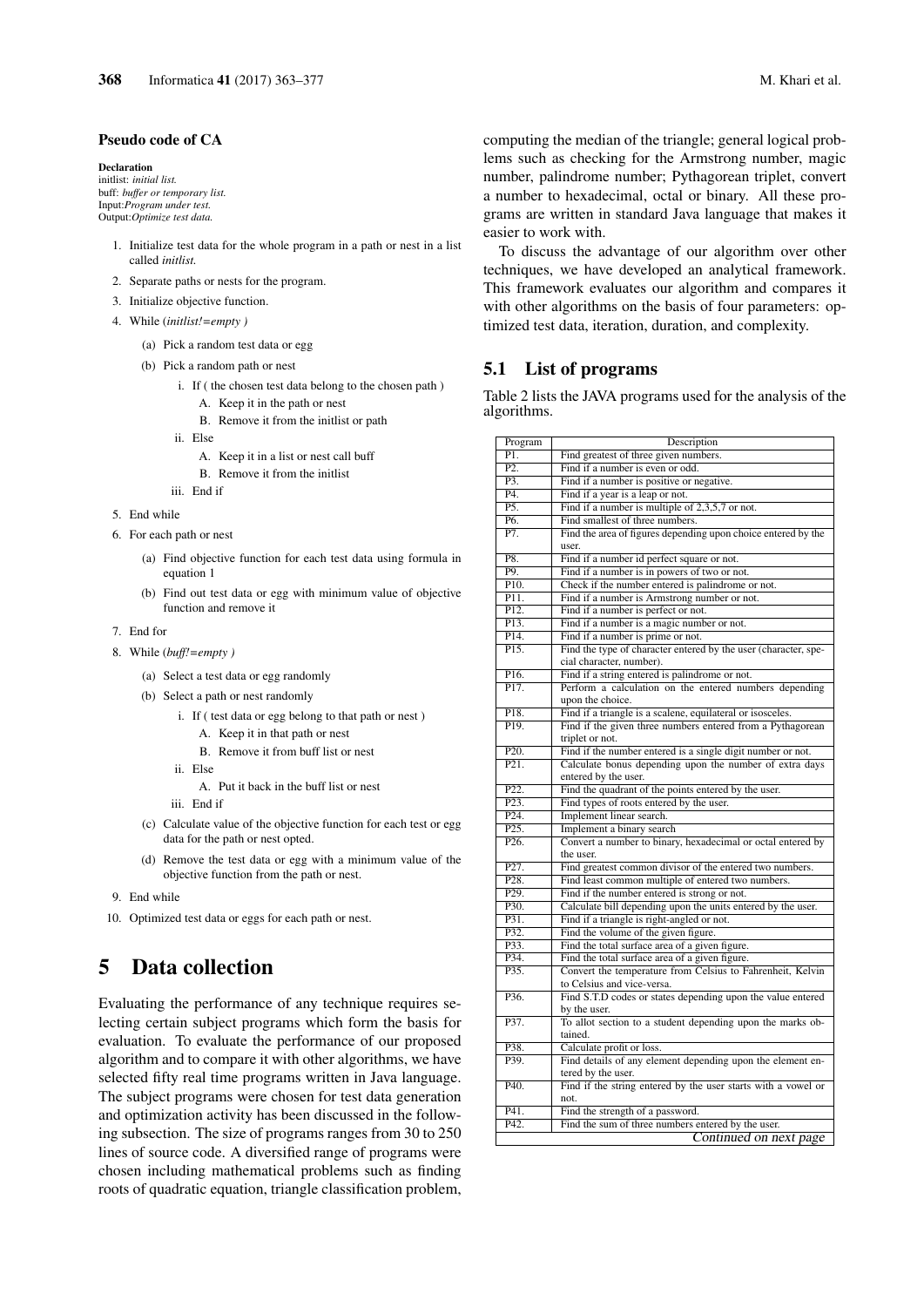| Continued from previous page |                                                   |  |  |  |  |  |  |
|------------------------------|---------------------------------------------------|--|--|--|--|--|--|
| Program                      | Description                                       |  |  |  |  |  |  |
| P <sub>43</sub> .            | Interconvert currencies.                          |  |  |  |  |  |  |
| P44.                         | Calculate B.M.I after entering height and weight. |  |  |  |  |  |  |
| P45.                         | Convert interconvert seconds, minutes and hours.  |  |  |  |  |  |  |
| P46.                         | Calculate simple interest.                        |  |  |  |  |  |  |
| P47.                         | Calculate compound interest.                      |  |  |  |  |  |  |
| P48.                         | Calculate factors of given number.                |  |  |  |  |  |  |
| P <sub>49</sub> .            | Determine if the given series are in A.P or G.P.  |  |  |  |  |  |  |
| P50.                         | Find the capital of a given state or vice versa.  |  |  |  |  |  |  |

Table 2: List of JAVA program used as a program under test

## 5.2 Metrics for evaluation

The following metrics were considered for the evaluation and comparison of the proposed work with the existing FA and HC algorithms:

1. *Number of Optimized Test data:* This is the main focus of this research paper as the proposed algorithm aims at reducing the number of test data for any given path of any particular program. FA, HC and proposed algorithm using CA were implemented on the programs and it was observed that good results were given by proposed algorithm. The number of optimized test data was counted by embedding a counter in the source code of each program. For each optimized test data *optCount*  $(O_C)$  can be defined as in equation 2:

$$
O_C = O_C + 1\tag{2}
$$

2. *Iterations:* Number of iterations while applying the algorithm and finding out test data was calculated for FA, HC and proposed CA. A counter for counting a number of lines of execution was embedded in each program for all three algorithms. After the execution of each program under test, the counter was incremented for finding out a number of lines of execution. For each optimized test data *iterations Count* (I<sub>C</sub>) can be defined as in equation 3:

$$
I_C = I_C + 1\tag{3}
$$

3. *Duration:*This metric refers to the execution time of the program. The code for calculating the time of execution was embedded in every program. *Initial time*  $(I_T)$  and *final time*  $(F_T)$  after completion were noted and the two were subtracted for finding out the time period of execution. Therefore, *Time of execution/ Duration*  $(E_T)$  can be represented in equation 4:

$$
E_T = F_T - I_T \tag{4}
$$

4. *Cyclomatic Complexity:* The complexity of the codes were calculated using a plugin of Eclipse IDE tool, Metrics. It takes the programs for which the complexity has to be generated as the input. It was found that CA gave better results as compared to FA and HC. McCabe Cyclomatic Complexity  $(C_{MC})$  where, number of edges (E) in control flow graph and number of nodes (N) as in equation 5:

$$
C_{MC} = E - N + 2 \tag{5}
$$

# 6 Analytical evaluation and comparison

#### 6.1 Case study

In this section, we consider a case study of calculating bonus of an employee depending upon the number of days he has worked extra. The detailed results are generated after evaluating a particular case study with the help of CA. The example shows how CA can be employed to find out optimized test data. The case study has three paths; one in which the number of days is in between 1- 5, second in which the number of days is in between 6- 10, and the third path in which the number of days is in between 11-15. The following sections show the detailed view of each and every iteration involved while evaluating the case study. The initial list (*initlist* ) of test data is given as 1,2,3,4,5,6,7,8,9,10,11,12,13,14,15,16. There are three paths in the program that are named as *Path 1, Path 2, and Path 3.*The test data in terms of path are given as: *Path 1 = 1,2,3,4,5,6 ; Path 2 = 7,8,9,10 ; Path 3 = 11,12,13,14,15,16.*

Now in the first iteration, the cuckoo bird picks up a test data and a particular nest which is termed as a path. The lists of the three paths are given as one, two and three. If both of them are compatible then the chosen test data is put into that path else it is kept in a nest called buff (buffer/ temporary list) which does not discard them completely. The first iteration result is shown in the following Table 3, which gives the chosen test data, chosen path and the path to which the test data has been added.

Table 4 shows the lists after the first iteration along with the objective function value.

After the first iteration, the test data / eggs with a minimum value of objective functions are removed from the lists. The modified lists are mentioned in table 5.

Now the test data are again picked randomly from the buff list and again a random path is chosen. If both are compatible then the test data is added to the list of the corresponding path else it is kept in the buff list. This process continues until the buff list becomes empty. Every time the nest and the egg are compatible then the egg with the least value of the objective function will be removed from the nest or path. The egg was chosen, the nest was chosen, status if it has been added or not in the list, and value removed from the list has been shown in the following table 6.

Once the buff list is empty then the optimized test data are obtained for each path. The number of optimized test data for each and every path is 1. Table 7 shows the pathwise total number of test data along with optimized test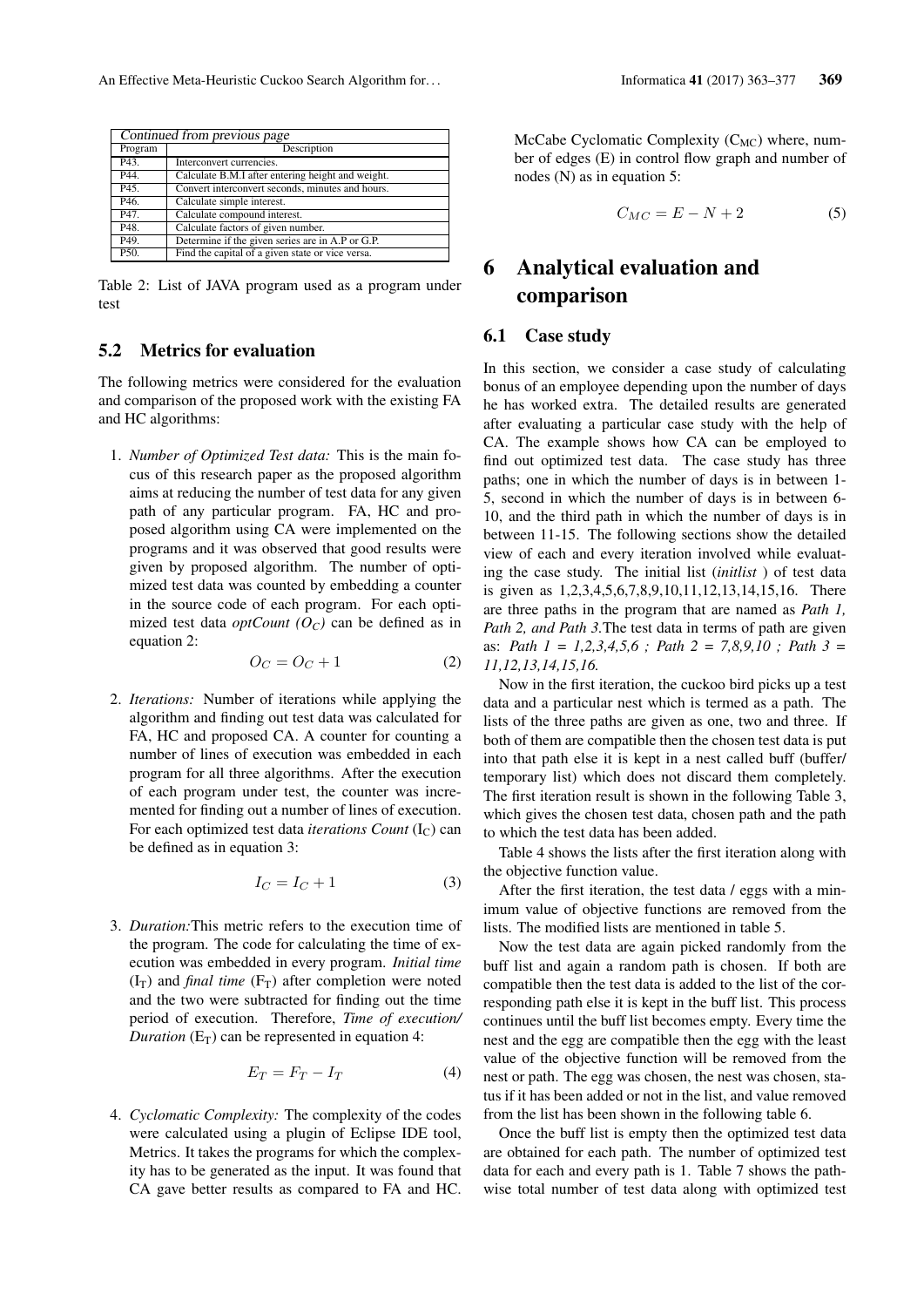| Chosen         | Chosen    | Nest to which the    |
|----------------|-----------|----------------------|
| egg/test data  | path/nest | egg/test data<br>has |
|                |           | been added           |
| 8              | Two       | Two                  |
| 11             | One       | Buff                 |
| 3              | Three     | <b>Buff</b>          |
| $\overline{2}$ | One       | One                  |
| $\overline{4}$ | Two       | Buff                 |
| 13             | Three     | Three                |
| 15             | One       | Buff                 |
| 5              | One       | One                  |
| 6              | Two       | Buff                 |
| 16             | Three     | Three                |
| 12             | One       | Buff                 |
| 14             | One       | Buff                 |
| 9              | One       | Buff                 |
| $\overline{1}$ | Two       | Buff                 |
| 7              | Two       | Two                  |
| 10             | Two       | Two                  |

Table 3: Results after Iteration 1 of CA

data, Iteration and Complexity results obtained after applying FA, HC, and CA on the case study mentioned in section 6.

#### 6.2 Results for 50 programs

Table 7 shows comparative results for JAVA programs after applying FA, HC, and CA on them. The results for various parameters have been depicted in Table 8. The obtained results show that CA achieves best results in terms of optimized test data, duration, iteration, and complexity. Fig1 - Fig4 provides graphical comparisons of the algorithms using the aforementioned metrics.

Figure 1 shows the number of optimized test data using FA, HC, and CA along with the total number of test data. In this figure line plots the number of optimized test data and a number of programs showing the maximum optimized result of CA. The square line represents test data using FA, triangle line shows the number of optimized test data using HC, cross line represent a number of test data using CA and the total number of test data are represented by diamond lines.

Through statically analysis, we can check whether the performance of all the algorithms is similar or not. As the theory of ANOVA states that for the larger value of computed value of F proves its better capability. To fulfill this objective ANOVA two-factor without replication for that we have to set null hypothesis, which states:  $H_0$ : There is not a significant difference between the various programs among different algorithms. To check the significance of the algorithms, authors are using ANOVA for optimization of test suite. In Table 9, 10, 11 and 12 Rows are Numbers of programs and Columns indicated all algorithms. The result



Figure 1: The comparison of FA, HC, and CA on number of optimized test data

is shown in Table 9.

Since the computed values of F test statistic (21) is greater than that of critical value (1.48) in terms of number of programs and in terms of algorithms computed values of F test statistic (15.7) is greater than that of critical value (3) at 5 % level of significance,  $H_0$  is not accepted and hence the result of optimized test suite differs significantly.

Similarly, other performance parameters like execution time and  $H_0$  rejected their respective null hypothesis at 5% level of significance. For execution time the computed values of F test statistics (3.14) is greater than that of critical value (1.48) for number of programs and for different algorithms computed values of F test statistics (18.5) is greater than that of critical value (3) at 5% level of significance, so  $H<sub>0</sub>$  cannot accept and hence the duration of execution time of the test suite differs significantly. Table 10 shows the result.

Figure 2 line plots show the comparison between FA, HC, and CA based on the time taken by the respective algorithms to optimize the test suite of the JAVA programs. The diamond line represents time taken by FA and the square line shows time taken by HC and triangle line plots in their presentation of CA.



Figure 2: The comparison of FA, HC, and CA on duration of test data

Figure 3 gives the graphical representation of compared result in terms of iteration according to the result is shown in table 8. We analyze that the CA performs the best due to its cumulative response. FA always calculate iteration depending on each path separately. The diamond line represents FA, the square line represents HC, and the triangle line plotting represents CA.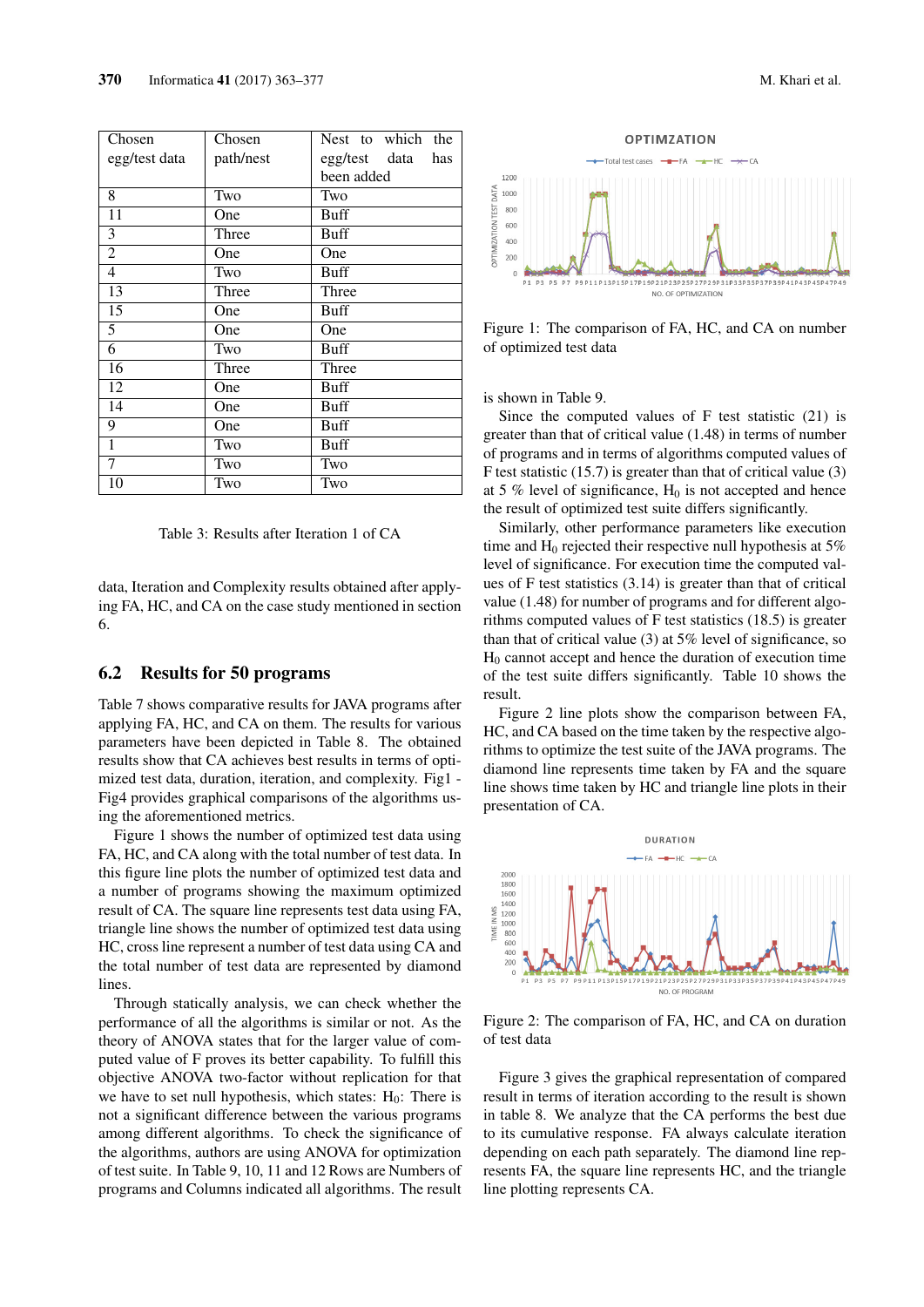| List           | Objective | List | Objective | List  | Objective | <b>Buff</b> |
|----------------|-----------|------|-----------|-------|-----------|-------------|
| one            | Function  | two  | function  | three | function  |             |
|                | value     |      | value     |       | value     |             |
| $\overline{2}$ | 4         | 8    | 64        | 13    | 169       | 11          |
| 5              | 25        | ⇁    | 49        | 16    | 256       | 3           |
|                |           | 10   | 100       |       |           | 4           |
|                |           |      |           |       |           | 15          |
|                |           |      |           |       |           | 6           |
|                |           |      |           |       |           | 12          |
|                |           |      |           |       |           | 14          |
|                |           |      |           |       |           | 9           |
|                |           |      |           |       |           |             |

Table 4: lists which include objective function

| List one | List two | List three |
|----------|----------|------------|
|          |          |            |
|          |          |            |

Table 5: Updated lists after removing minimum value objective function test data.

| <b>Test</b>     | Path  | <b>Status</b>  | Value<br>re- |
|-----------------|-------|----------------|--------------|
| Data            |       |                | moved        |
| 9               | One   | Not compatible |              |
| 4               | Three | Not compatible |              |
| 12              | Three | Compatible     | 12           |
| 9               | Two   | Compatible     | 8            |
| 6               | Two   | Not compatible |              |
| 3               | Three | Not compatible |              |
| 15              | One   | Not compatible |              |
| 3               | Two   | Not compatible | ÷            |
| 6               | Three | Not compatible |              |
| $\overline{4}$  | Two   | Not compatible |              |
| 14              | Two   | Not compatible | ÷            |
| 15              | Two   | Not compatible |              |
| $\overline{15}$ | Three | Compatible     | 15           |
| 6               | Three | Not compatible |              |
| $\overline{11}$ | Three | Compatible     | 11           |
| 6               | One   | Compatible     | 6            |
| 1               | One   | Compatible     | 1            |
| 14              | One   | Not compatible |              |
| 3               | One   | Compatible     | 2            |
| 14              | Three | Compatible     | 14           |

Table 6: Status of egg and nest chosen



Figure 3: The comparison of FA, HC, and CA on Iteration of test data

For the Iteration, statically the computed value of F test statistics (5.5) is greater than that of critical value (1.48) for Rows and in Columns the computed value of F test statistics  $(71.7)$  is greater than that of critical value  $(3)$  at 5% level of significance,  $H_0$  is not accepted and hence, the iteration differs significantly. Table 11 shows the result.

Figure 4 gives the graphical representation of running time complexity of JAVA programs. CA run time complexity is based on Big O notation. CA outperforms as compared to rest of the algorithms. The diamond line represents time taken by FA, the square line shows time taken by HC and triangle line plotting represents CA.



Figure 4: The comparison of FA, HC, and CA on complexity of test data

Statically analyzing the cyclomatic Complexity, we find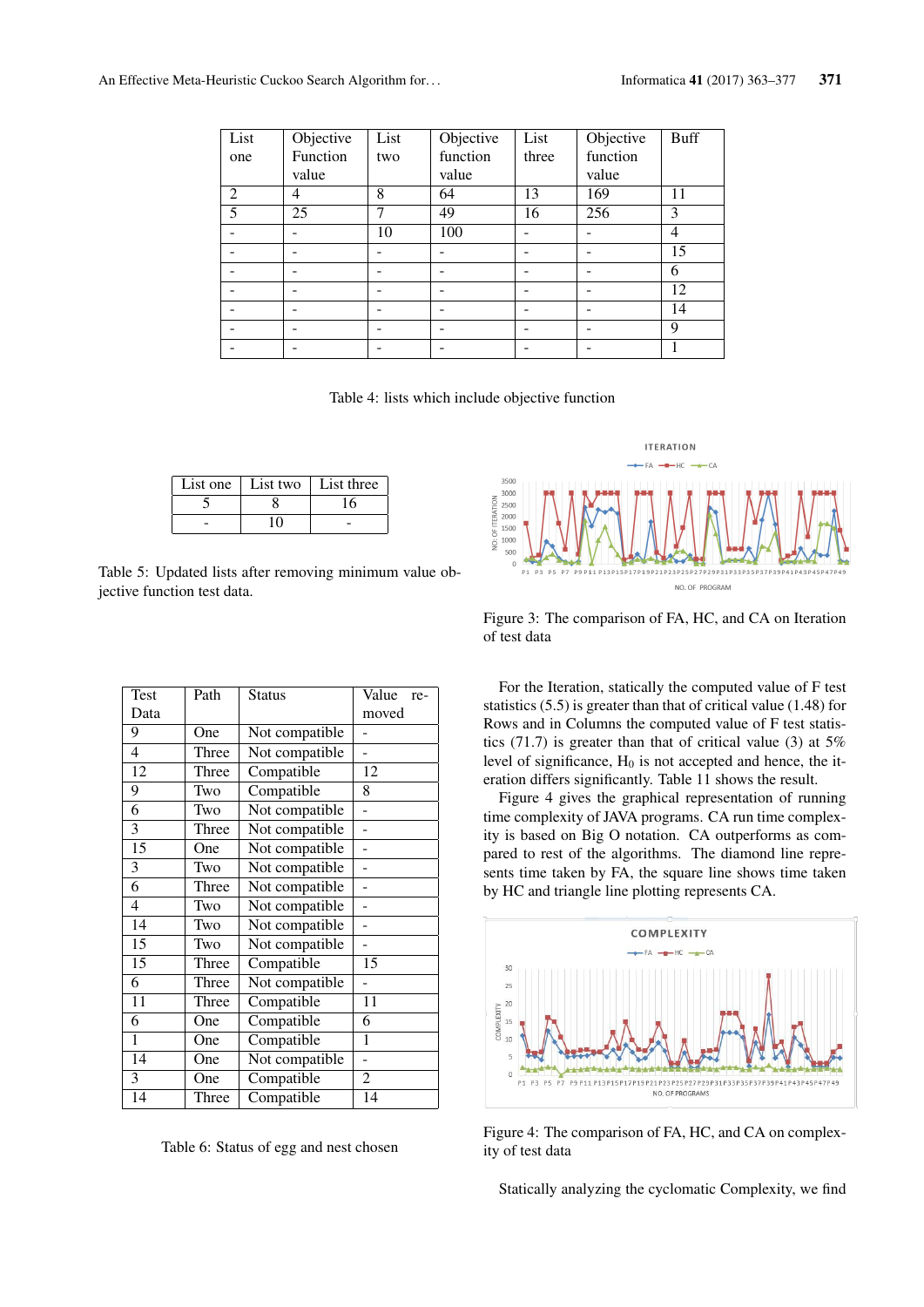| Main Iteration |           | Optimized test data |              |    | <b>Iterations</b> |    |    | Complexity |     |     |
|----------------|-----------|---------------------|--------------|----|-------------------|----|----|------------|-----|-----|
| Path number    | Test data | HC                  | $\bigcirc$ A | FA | HС                |    | FA | HC.        |     |     |
|                |           |                     |              |    | 204               | 14 | 47 | 3.25       | .88 | .38 |
|                |           |                     |              |    |                   |    | ົ  | 3.25       |     | .38 |
|                |           |                     |              |    |                   |    |    |            |     |     |

Table 7: Final compared result using the three algorithms on a case study

that, the computed value of F test statistics (3.8) is greater than that of critical value (1.48) for Rows and in Columns the computed value of F test statistics (113) is greater than that of critical value (3) at 5% level of significance,  $H_0$  is not accepted and hence, the iteration differs significantly. Table 12 shows the result.

In Table 13, descriptive statistics for the result of test data of FA, HC, and CA algorithm are been mentioned. The given descriptive statistics include: mean, standard error, median, mode, and standard deviation. At 95 % confidence, authors can say that the result of optimized test data of CA which shows much-improved performance as compared to FA and HC.

The descriptive statistics for the execution time of test data using FA, HA, and CA algorithm is mentioned in Table 14. At 95% confidence, authors can say that the duration time of CA is shown much-improved performance as compared to FA and HA.

The descriptive statistics for the Iteration of test data using FA, HC, and CA algorithm is mentioned in Table 15. At 95% confidence, authors can say that the execution time of CA is testifying much-improved performance as compared to FA and HC.

The descriptive statistics for the Cyclomatic complexity of test data using FA, HC, and CA algorithm is mentioned in Table 16. At 95% confidence, authors can say that the execution time of CA is testifying much-improved performance as compared to FA and HC.

The performance of the algorithms has been analyzed statistically. ANOVA two-factor without replication has been implemented to check the significant difference among the various algorithms. Descriptive statistics also be performed and the confidence interval is built on the basis of average and standard error. Statistically, it was found that the performance of CA is better than that of FA and HA algorithms.

## 7 Threats

## 7.1 Internal threats

- The initial test data were generated by making use of the worst case analysis.
- The optimized test data were produced although the approach that we have adopted is purely randomized.
- This algorithm might take some amount of time to

make the buff list empty and hence, the process needs to be continued till it becomes empty.

– It may happen that a test data which does not belong to any path will be there in the buff list which would mean that the desired results might not be obtained.

### External threats

– This algorithm is only applied to Java based programs and has also not been applied to any other application.

### Construction threats

- The above program needs Java development kit and Java runtime environment.
- The calculated computation time might change every time as it could depend on the operating system and other system features.

## 8 Conclusion and future scope

CA has been proved to be effective in producing optimized test data. A large number of test data for all possible paths in a program under test were reduced without any redundancy. The reduced number of test data were effective in minimizing the overall cost, effort, and time of the testing phase in software development life cycle. In future, attempts can be made to extend the work by applying the algorithm to large datasets and for real-time applications as well. This potentially powerful optimization technique can be extended to study multi-objective optimization applications with various constraints, even to NP-hard problems. The studies can also focus on hybridization of CA with other metaheuristic algorithms.

# References

- [1] Sommerville, I. (2004) *Software engineering*, International computer science series. ed: Addison Wesley.
- [2] Mathur, A. P. (2008) *Foundations of Software Testing*, Pearson Education India.
- [3] Mall, R. (2014) *Fundamentals of software engineering*, PHI Learning Pvt. Ltd.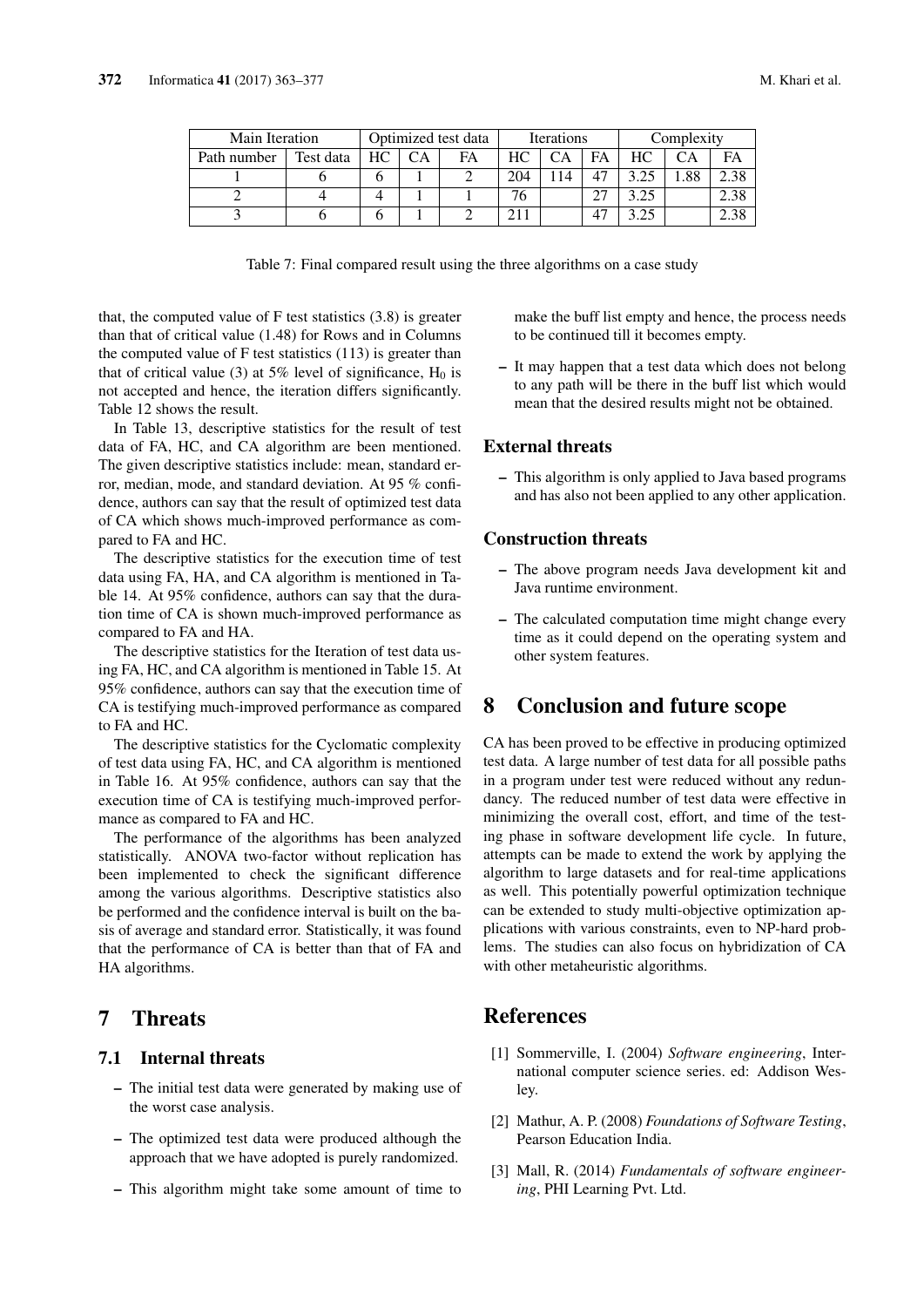| No.              | <b>Total Data</b> |                         | Optimization     |                         |                  | Duration(in ms)         |                         |                  | Iterations       |                  |                   | Complexity       |                  |
|------------------|-------------------|-------------------------|------------------|-------------------------|------------------|-------------------------|-------------------------|------------------|------------------|------------------|-------------------|------------------|------------------|
|                  |                   | FA                      | HC               | CA                      | FA               | HC                      | CA                      | FA               | HC               | $\overline{CA}$  | <b>FA</b>         | HC               | CA               |
| P <sub>1</sub>   | $\overline{27}$   | 6                       | 83               | $\overline{4}$          | 266              | 395                     | $\overline{3}$          | 183              | 1715             | $\overline{214}$ | 11.2              | 14.48            | 2.11             |
| $\overline{P2}$  | $\overline{12}$   | $\overline{4}$          | $\overline{11}$  | 5                       | $\overline{33}$  | 93                      | $\mathbf{1}$            | 106              | 264              | 249              | 5.42              | 6.75             | 1.5              |
| $\overline{P3}$  | 12                | $\mathbf{2}$            | 12               | $\overline{4}$          | $\overline{58}$  | $\overline{4}$          | $\overline{2}$          | 68               | 396              | $\overline{48}$  | 5.34              | 6.24             | $\overline{1.5}$ |
| P4               | 50                | 18                      | 50               | 24                      | 197              | 443                     | $\overline{\mathbf{3}}$ | 962              | 3000             | 280              | 4.4               | 6.5              | $\overline{2}$   |
| $\overline{P5}$  | $\overline{75}$   | $\overline{29}$         | $\overline{75}$  | $\overline{8}$          | $\overline{247}$ | 324                     | $\overline{10}$         | 764              | 3000             | 436              | 12.5              | 16.25            | 2.25             |
| $\overline{P6}$  | $\overline{27}$   | $\overline{9}$          | $\overline{89}$  | $\overline{5}$          | $\overline{109}$ | 137                     | 6                       | 246              | 1715             | 179              | 9.32              | $\overline{15}$  | 2.11             |
| $\overline{P7}$  | 18                | 10                      | 18               | $\overline{4}$          | 29               | 43                      | $\overline{4}$          | 109              | 618              | 85               | 6.57              | 10.74            | 1.89             |
| $\overline{P8}$  | 200               | 190                     | 200              | 98                      | 290              | 1729                    | $\overline{\bf 8}$      | $\overline{19}$  | 3000             | 91               | 5.14              | 6.54             | 1.5              |
| $\overline{P9}$  | $\overline{15}$   | $\overline{10}$         | $\overline{16}$  | $\overline{8}$          | $\overline{10}$  | $\overline{7}$          | $\mathbf{1}$            | $\overline{119}$ | 400              | $\overline{70}$  | 5.34              | 6.5              | 1.5              |
| P10              | 500               | 492                     | 500              | 241                     | 677              | 772                     | $\overline{20}$         | 2420             | 3000             | 1840             | 5.37              | $\overline{7}$   | 1.62             |
| P11              | 1000              | 977                     | 1000             | 491                     | 975              | 1446                    | 620                     | 1600             | 2500             | $\overline{53}$  | $\overline{5.5}$  | 7.22             | 1.86             |
| P12              | 1000              | 994                     | 1000             | 509                     | 1056             | 1695                    | 61                      | 2300             | 3000             | 1001             | $\overline{6}$    | 6.54             | $\overline{2}$   |
| P13              | 1000              | 994                     | 1000             | 489                     | 659              | 1694                    | 47                      | 2200             | 3000             | 1577             | 6.5               | 6.58             | 1.62             |
| P14              | 100               | 86                      | 100              | 49                      | 406              | 202                     | $\overline{4}$          | 2341             | 3000             | 812              | $\overline{5.2}$  | 7.82             | 1.62             |
| P15              | $\overline{70}$   | $\overline{69}$         | 70               | $\overline{25}$         | 234              | 246                     | $\overline{7}$          | 2141             | 3000             | 419              | 7.25              | $\overline{12}$  | 1.75             |
| P16              | $\overline{8}$    | $\overline{2}$          | $\overline{8}$   | $\overline{2}$          | 117              | $\overline{8}$          | $\mathbf{1}$            | $\overline{38}$  | $\overline{172}$ | $\overline{24}$  | 4.58              | $\overline{7.5}$ | $\overline{1.5}$ |
| P17              | 16                | $\overline{8}$          | 38               | $\overline{4}$          | 28               | 69                      | $\overline{2}$          | 80               | 305              | 78               | 8.56              | 15               | 2.11             |
| P <sub>18</sub>  | $\overline{27}$   | $\overline{11}$         | 157              | $\overline{7}$          | 34               | 267                     | $\overline{3}$          | 434              | 3000             | $\overline{205}$ | 6.42              | 9.82             | 1.89             |
| $\overline{P19}$ | $\overline{27}$   | $\overline{6}$          | 126              | $\overline{11}$         | $\overline{48}$  | 503                     | $\overline{2}$          | 137              | 3000             | 142              | 4.28              | 7.25             | 1.67             |
| P20              | $\overline{50}$   | $\overline{35}$         | $\overline{50}$  | 22                      | 384              | 304                     | $\overline{4}$          | 1800             | 3000             | 267              | 4.76              | 6.76             | 1.62             |
| P21              | $\overline{16}$   | $\overline{5}$          | 16               | 3                       | 82               | 87                      | $\overline{6}$          | 121              | 491              | 114              | 7.14              | 9.75             | 1.88             |
| $\overline{P22}$ | $\overline{16}$   | $\overline{16}$         | $\overline{52}$  | $\overline{4}$          | $\overline{51}$  | 299                     | $\overline{c}$          | 104              | 264              | 83               | 9.16              | 14.48            | $\overline{2}$   |
| $\overline{P23}$ | $\overline{27}$   | $\mathbf{1}$            | $\overline{143}$ | $\overline{9}$          | 153              | 298                     | 3                       | $\overline{361}$ | 3000             | 148              | 6.87              | 10.86            | 1.89             |
| P <sub>24</sub>  | 10                | $\overline{\mathbf{3}}$ | 10               | $\mathbf{1}$            | $\overline{c}$   | 100                     | $\sqrt{5}$              | 123              | 738              | 538              | 2.12              | 3.25             | 1.88             |
| P25              | 13                | $\overline{7}$          | 13               | $\overline{3}$          | $\overline{3}$   | $\overline{5}$          | $\overline{5}$          | 124              | 1527             | 578              | 2.12              | 3.25             | 1.88             |
| P26              | $\overline{39}$   | $\overline{16}$         | $\overline{13}$  | $\overline{11}$         | $\overline{62}$  | 173                     | $\overline{5}$          | 377              | 3000             | 260              | 6.36              | 9.75             | 1.88             |
| P27              | 6                 | $\overline{6}$          | 6                | $\overline{2}$          | 2                | $\overline{\mathbf{3}}$ | 1                       | 39               | 210              | 29               | 2.14              | 3.62             | 1.56             |
| P <sub>28</sub>  | $\overline{6}$    | 6                       | 6                | $\overline{2}$          | $\overline{2}$   | $\overline{2}$          | $\mathbf{1}$            | $\overline{12}$  | 210              | $\overline{31}$  | 2.14              | 3.62             | 1.56             |
| $\overline{P29}$ | 450               | 442                     | 450              | $\overline{253}$        | 681              | 599                     | $\overline{17}$         | 2400             | 3000             | 2300             | $\overline{5.29}$ | 6.63             | $\overline{2}$   |
| P <sub>30</sub>  | $\overline{600}$  | 593                     | $\overline{600}$ | 297                     | 1130             | 776                     | $\overline{23}$         | 2200             | 3000             | 1300             | 4.76              | 6.76             | 1.88             |
| P31              | 27                | $\overline{6}$          | 126              | 10                      | 22               | 279                     | $\overline{2}$          | 60               | 3000             | 125              | 4.28              | 7.24             | 1.67             |
| P32              | $\overline{29}$   | $\overline{18}$         | 29               | 3                       | $\overline{70}$  | 93                      | 4                       | 164              | 650              | 187              | 12.01             | 17.36            | 2.22             |
| $\overline{P33}$ | $\overline{29}$   | $\overline{18}$         | $\overline{29}$  | $\overline{3}$          | $\overline{70}$  | $\overline{93}$         | $\overline{4}$          | 164              | 650              | 187              | 12.01             | 17.38            | 2.22             |
| P34              | 29                | 18                      | 29               | $\overline{\mathbf{3}}$ | 70               | 93                      | $\overline{4}$          | 164              | 650              | 187              | 12.01             | 17.37            | 2.22             |
| P35              | $\overline{60}$   | $\overline{22}$         | 60               | $\overline{24}$         | 128              | 158                     | $\overline{7}$          | 682              | 3000             | 124              | 10.68             | 13.52            | 1.62             |
| P <sub>36</sub>  | $\overline{14}$   | $\overline{12}$         | 6                | 6                       | 117              | $\overline{24}$         | $\overline{2}$          | $\overline{145}$ | 1762             | 66               | 2.43              | $\overline{4}$   | 1.62             |
| P37              | 10                | $\overline{74}$         | 100              | 18                      | 264              | 255                     | $\overline{6}$          | 1874             | 3000             | 786              | 9.26              | 13               | 2.25             |
| P38              | $\overline{100}$  | 100                     | 100              | $\overline{50}$         | 442              | 344                     | $\overline{4}$          | 2975             | 3000             | 645              | 4.86              | 7.5              | 1.75             |
| P39              | 118               | 77                      | 120              | 13                      | 489              | 602                     | 49                      | 1684             | 3000             | 1325             | 17.01             | 28               | 2.78             |
| P40              | $\tau$            | $\overline{4}$          | 7                | $\overline{2}$          | 49               | 11                      | 7                       | 36               | 162              | 125              | 4.86              | 8                | 1.62             |
| P41              | 15                | 5                       | 14               | 6                       | 22               | 7                       | $\overline{c}$          | 88               | 330              | 137              | 6.75              | 9.36             | 1.75             |
| P42              | $\overline{8}$    | 3                       | 16               | 4                       | $\overline{3}$   | $\overline{3}$          | $\overline{\mathbf{c}}$ | 82               | 464              | 137              | 2.33              | 3.62             | 1.56             |
| P43              | $\overline{60}$   | $\overline{22}$         | 60               | $\overline{24}$         | 128              | 158                     | $\overline{7}$          | 682              | 3000             | 124              | 10.68             | 13.52            | 1.62             |
| P44              | 23                | 23                      | 23               | 5                       | 113              | 73                      | 3                       | 161              | 1126             | 141              | 8.56              | 14.48            | $\overline{2}$   |
| P45              | $\overline{30}$   | $\overline{30}$         | $\overline{30}$  | 14                      | 131              | $\overline{77}$         | $\overline{7}$          | 540              | 3000             | 130              | $\overline{5}$    | 7.04             | 1.62             |
| P <sub>46</sub>  | $\overline{24}$   | 13                      | 24               | $\tau$                  | 20               | 89                      | 87                      | 385              | 3000             | 1712             | 2.43              | 3.38             | 1.75             |
| P47              | 24                | 13                      | 24               | $\overline{7}$          | 20               | 89                      | 87                      | 385              | 3000             | 1712             | 2.43              | 3.38             | 1.75             |
| P48              | 500               | 496                     | 500              | 51                      | 1007             | 193                     | 60                      | 2246             | 3000             | 1518             | 2.43              | 3.38             | $\overline{2}$   |
| P49              | $\overline{20}$   | $\overline{4}$          | $\overline{20}$  | $\tau$                  | 8                | $\overline{51}$         | $\tau$                  | 154              | 1419             | 92               | $\overline{5}$    | 6.5              | 1.56             |
| P <sub>50</sub>  | 14                | 10                      | 14               | $\overline{4}$          | $\overline{65}$  | $\overline{24}$         | 6                       | 94               | 624              | 61               | 4.86              | 8                | 1.67             |
|                  |                   |                         |                  |                         |                  |                         |                         |                  |                  |                  |                   |                  |                  |

Table 8: Comparison results for JAVA programs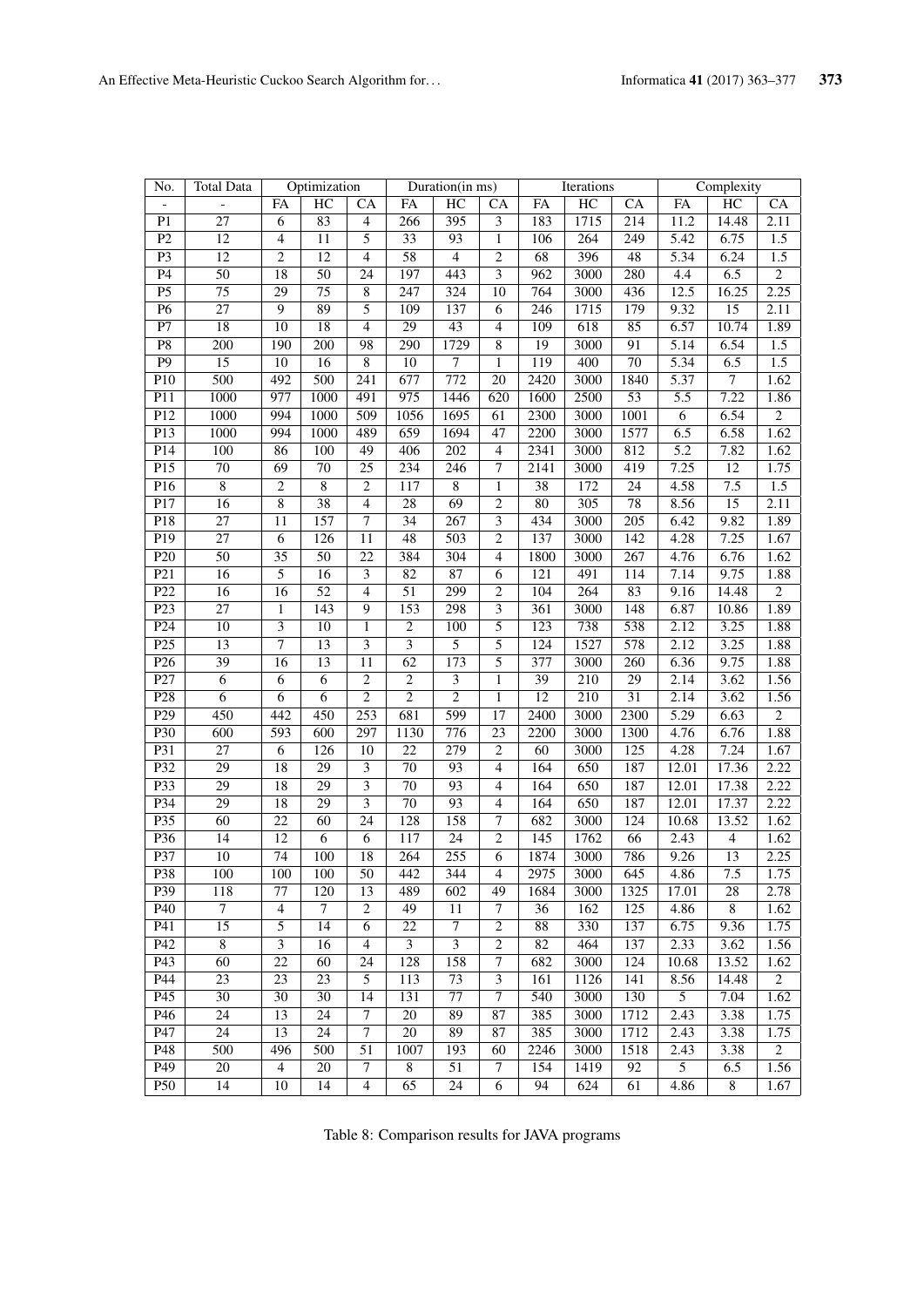| Source of Variation | SS       | df   | MS       | F    | P-value | F crit |
|---------------------|----------|------|----------|------|---------|--------|
| Rows                | 6715135  | 49   | 137043.6 | 21   | 7.31    | 1.48   |
| Columns             | 204886.9 |      | 102443.4 | 15.7 | 1.15    | 3.08   |
| Error               | 636560.4 | 98   | 6495.515 |      |         |        |
|                     |          |      |          |      |         |        |
| Total               | 7556583  | 149. |          |      |         |        |

|  | Table 9: ANOVA results based on Optimization |
|--|----------------------------------------------|
|--|----------------------------------------------|

| Source of Variation | SS       | df  | MS       | F     | P-value | F crit |
|---------------------|----------|-----|----------|-------|---------|--------|
| <b>Rows</b>         | 8844974  | 49  | 180509.7 | 3.14  | 7.18    | 1.48   |
| Columns             | 2132012  |     | 1066006  | 18.56 | 1.46    | 3.08   |
| Error               | 5627039  | 98  | 57418.77 |       |         |        |
|                     |          |     |          |       |         |        |
| Total               | 16604025 | 149 |          |       |         |        |

Table 10: ANOVA Result Of Execution Time/ Duration

| Source of Variation | SS        | df                          | <b>MS</b> | F     | P-value                  | F crit |
|---------------------|-----------|-----------------------------|-----------|-------|--------------------------|--------|
| Rows                | 88715082  | 49                          | 1810512   | 4.52  | 1.08                     | 1.48   |
| Columns             | 57403410  | $\mathcal{D}_{\mathcal{L}}$ | 28701705  | 71.74 | 6.43                     | 3.08   |
| Error               | 39204947  | 98                          | 400050.5  |       | $\overline{\phantom{0}}$ |        |
|                     |           |                             |           |       |                          |        |
| Total               | 185000000 | 149                         | -         |       | $\qquad \qquad$          |        |

Table 11: ANOVA Result Of Iteration

| Source of Variation | SS       | df  | <b>MS</b> | F               | P-value | F crit |
|---------------------|----------|-----|-----------|-----------------|---------|--------|
| Rows                | 1160.181 | 49  | 23.67     | 3.88            | 5.7     | 1.48   |
| Columns             | 1386.396 | 2   | 693.19    | 113.63          | 2.96    | 3.08   |
| Error               | 597.8448 | 98  | 6.1       | $\qquad \qquad$ |         | -      |
|                     |          |     |           |                 |         |        |
| Total               | 3144.421 | 149 |           | -               |         | -      |

Table 12: ANOVA Result Of Cyclomatic Complexity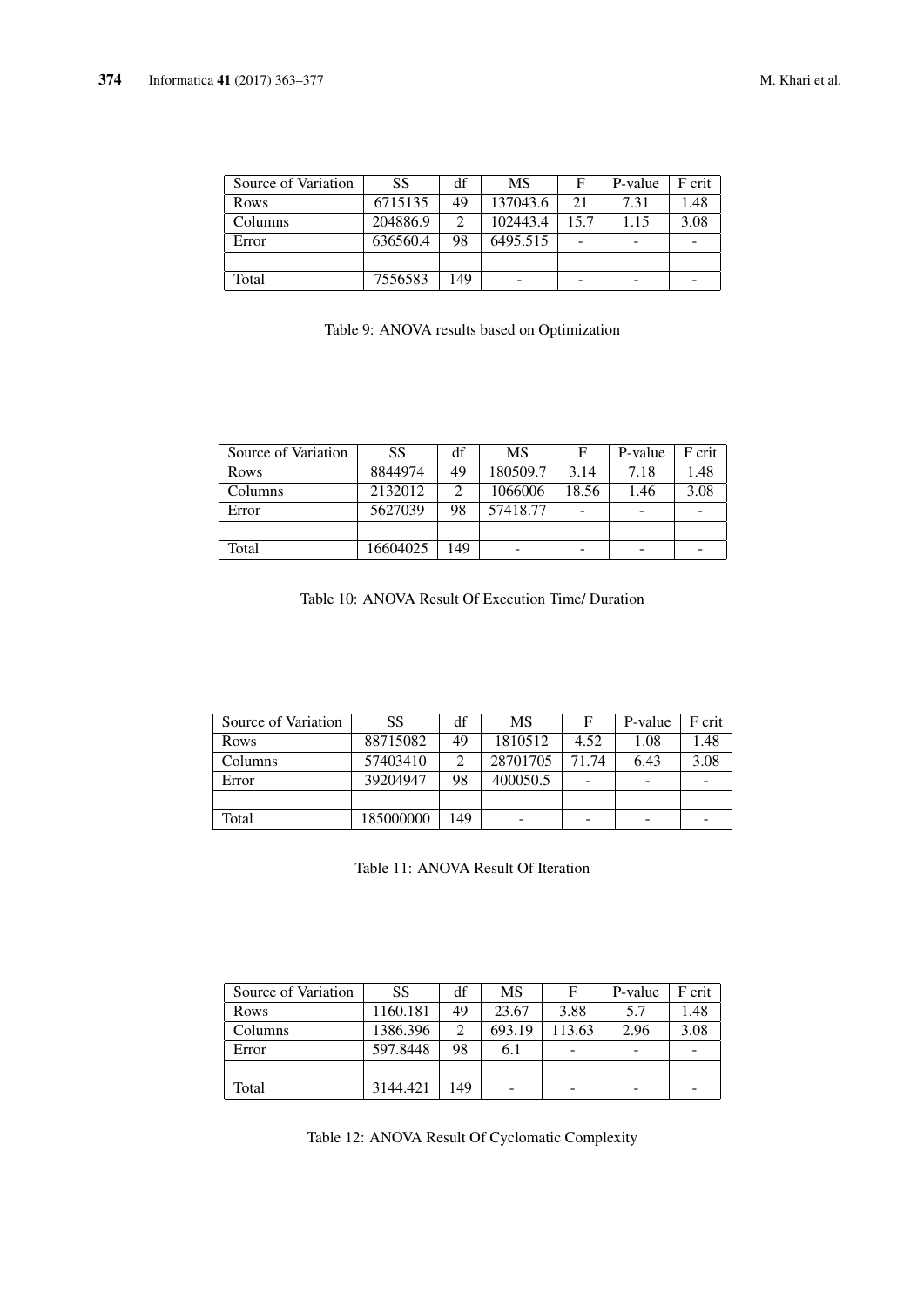|              | <b>FA</b> | HC       | CA.      |  |
|--------------|-----------|----------|----------|--|
| Mean         | 120.3     | 144.86   | 57.12    |  |
| Standard Er- | 36.80852  | 36.27629 | 18.16194 |  |
| ror          |           |          |          |  |
| Median       | 14.5      | 44       | 7        |  |
| Mode         | 6         | 16       | 4        |  |
| Standard De- | 260.2755  | 256.5121 | 128.4243 |  |
| viation      |           |          |          |  |
| Minimum      | 1         | 6        | 1        |  |
| Maximum      | 994       | 1000     | 509      |  |
| Sum          | 6015      | 7243     | 2856     |  |
| Count        | 50        | 50       | 50       |  |

Table 13: Descriptive Statistics For The Result Of Optimized Test data

|              | <b>FA</b>                   | HC                          | CA.            |  |
|--------------|-----------------------------|-----------------------------|----------------|--|
| Mean         | 225.26                      | 308.78                      | 24.68          |  |
| Standard Er- | 42.72953                    | 62.64793                    | 12.50474       |  |
| ror          |                             |                             |                |  |
| Median       | 95.5                        | 147.5                       | 4.5            |  |
| Mode         | $\mathfrak{D}$              | 93                          | $\mathfrak{D}$ |  |
| Standard De- | 302.1434                    | 442.9877                    | 88.42186       |  |
| viation      |                             |                             |                |  |
| Minimum      | $\mathcal{D}_{\mathcal{L}}$ | $\mathcal{D}_{\mathcal{L}}$ | 1              |  |
| Maximum      | 1130                        | 1729                        | 620            |  |
| Sum          | 11263                       | 15439                       | 1234           |  |
| Count        | 50                          | 50                          | 50             |  |

Table 14: Descriptive Statistics For The Duration Of Test data

|                 | <b>FA</b> | HС       | CA.      |  |
|-----------------|-----------|----------|----------|--|
| Mean            | 733.86    | 1887.24  | 459.44   |  |
| Standard<br>Er- | 127.2218  | 170.9619 | 82.45547 |  |
| ror             |           |          |          |  |
| Median          | 173.5     | 2750     | 183      |  |
| Mode            | 164       | 3000     | 187      |  |
| Standard De-    | 899.5941  | 1208.883 | 583.0482 |  |
| viation         |           |          |          |  |
| Minimum         | 12        | 162      | 24       |  |
| Maximum         | 2975      | 3000     | 2300     |  |
| Sum             | 36693     | 94362    | 22972    |  |
| Count           | 50        | 50       | 50       |  |

Table 15: Descriptive Statistics For The Iteration

|                   | FA       | HC       | CA.      |  |
|-------------------|----------|----------|----------|--|
| Mean              | 6.3526   | 9.2098   | 1.8256   |  |
| Standard<br>$Er-$ | 0.466785 | 0.705869 | 0.037717 |  |
| ror               |          |          |          |  |
| Median            | 5.355    | 7.375    | 1.75     |  |
| Mode              | 2.43     | 14.48    | 1.62     |  |
| Standard De-      | 3.300668 | 4.991246 | 0.266697 |  |
| viation           |          |          |          |  |
| Minimum           | 2.12     | 3.25     | 1.5      |  |
| Maximum           | 17.01    | 28       | 2.78     |  |
| Sum               | 317.63   | 460.49   | 91.28    |  |
| Count             | 50       | 50       | 50       |  |

Table 16: Descriptive Statistics For Complexity

- [4] Ramamoorthy, C. V., and Ho, S. B. F. (1975) Testing large software with automated software evaluation systems, *In ACM SIGPLAN Notices*, ACM, pp. 382-394.
- [5] Miller, W., and Spooner, D. L. (1976) Automatic generation of floating-point test data, *IEEE Transactions on Software Engineering*, IEEE, pp. 223.
- [6] Clarke, L. A. (1976) A system to generate test data and symbolically execute programs, *IEEE Transactions on Software Engineering*, IEEE, pp. 215-222.
- [7] Prather, R. E., and Myers Jr, J. P. (1987) The path prefix software testing strategy, *IEEE Transactions on Software Engineering*, IEEE, pp. 761-766.
- [8] Korel, B. (1990) The path prefix software testing strategy, *IEEE Transactions on Software Engineering*, IEEE, pp. 870-879.
- [9] Ferguson, R., and Korel, B. (1996) The chaining approach for software test data generation, *IACM Transactions on Software Engineering and Methodology (TOSEM)*, ACM, pp. 63-86.
- [10] Korel, B., and Al-Yami, A. M. (1996) Assertionoriented automated test data generation, *18th international conference on Software engineering*, IEEE, pp. 71-80.
- [11] Fröhlich, P., and Link, J. (2000) Automated test case generation from dynamic models, *In ECOOP 2000 Object-Oriented Programming*, Springer Berlin Heidelberg, pp. 472-491.
- [12] Kim, S., Clark, J. A., and McDermid, J. A. (2000) Class mutation: Mutation testing for object-oriented programs, *Proc. Net. ObjectDays*, Citeseer, pp. 9-12.
- [13] Xiao, M., El-Attar, M., Reformat, M., and Miller, J. (2007) Empirical evaluation of optimization algorithms when used in goal-oriented automated test data generation techniques, *Empirical Software Engineering*, Springer, pp. 183–239.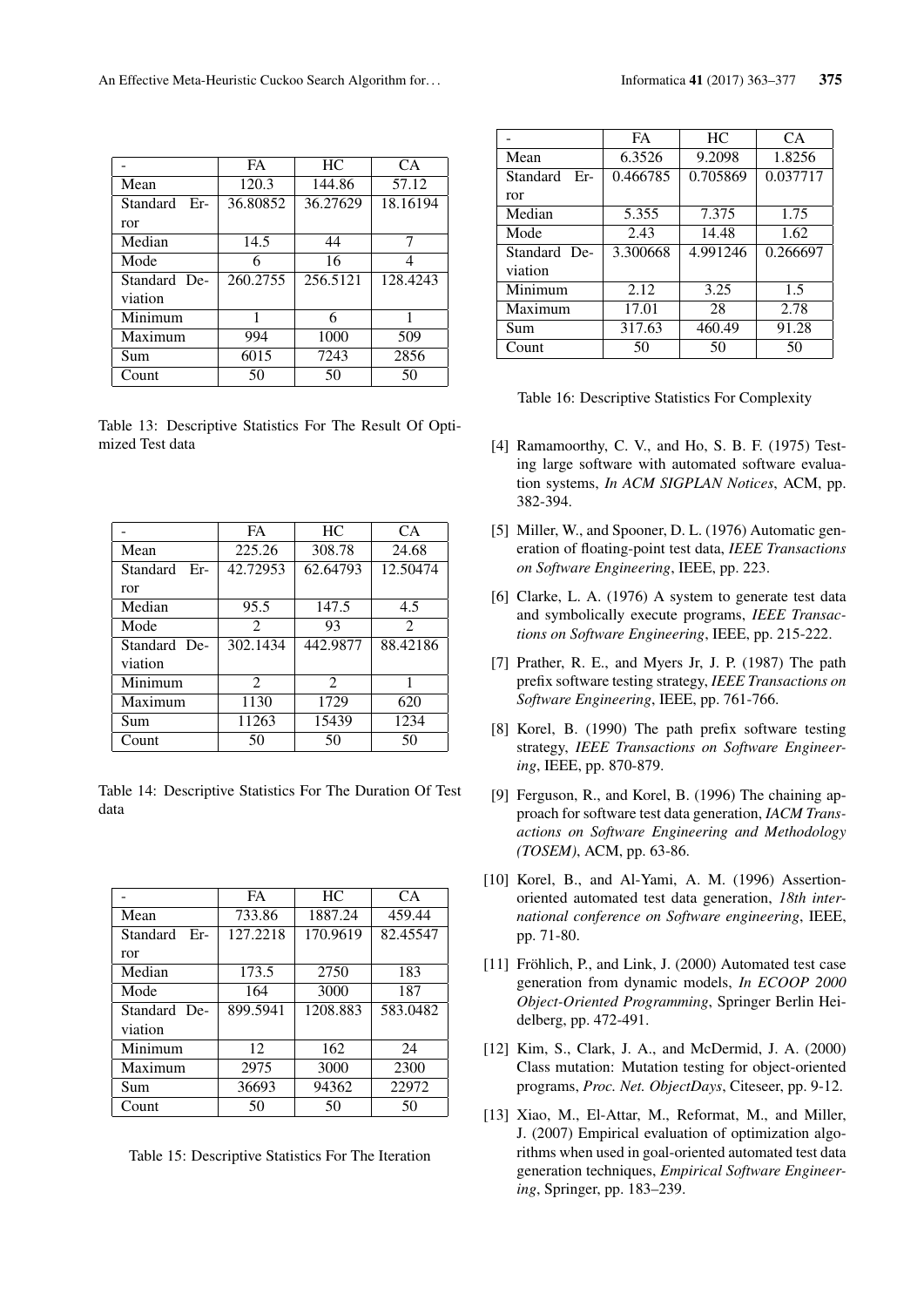- [14] Harman, M. (2007) The current state and future of search based software engineering, *Future of Software Engineering*, IEEE, pp. 342-357.
- [15] Ernst, M. D., Cockrell, J., Griswold, W. G., and Notkin, D. (2001) The current state and future of search based software engineering, *IEEE Transactions on Software Engineering*, IEEE, pp. 99-123.
- [16] Papadakis, M., and Malevris, N. (2010) Automatic mutation test case generation via dynamic symbolic execution, *IEEE 21st international symposium on Software reliability engineering (ISSRE)*, IEEE, pp. 121-130.
- [17] Fraser, G., and Arcuri, A. (2011) Evolutionary generation of whole test suites, *11th International Conference on Quality Software (QSIC)*, IEEE, pp. 31-40.
- [18] Sofokleous, A. A., and Andreou, A. S. (2008) Automatic, evolutionary test data generation for dynamic software testing, *Journal of Systems and Software*, IEEE, pp. 1883-1898.
- [19] Fraser, G., and Arcuri, A. (2011) Evosuite: automatic test suite generation for object-oriented software, *In Proceedings of the 19th ACM SIGSOFT symposium and the 13th European conference on Foundations of software engineering*, ACM, pp. 416-419.
- [20] McMinn, P. (2004) Search-based software test data generation: A survey, *Software Testing Verification and Reliability*, Wiley, pp. 105-156.
- [21] Wappler, S., and Wegener, J. (2006) Evolutionary unit testing of object-oriented software using stronglytyped genetic programming, *In Proceedings of the 8th annual conference on Genetic and evolutionary computation*, ACM, pp. 1925-1932.
- [22] Ribeiro, J. C. B. (2008) Search-based test case generation for object-oriented java software using stronglytyped genetic programming, *In Proceedings of the 10th annual conference companion on Genetic and evolutionary computation*, ACM, pp. 1819-1822.
- [23] Tonella, P. (2005) Reverse engineering of object oriented code, *In Proceedings of the 27th international conference on Software engineering*, ACM, pp. 724- 725.
- [24] Lakhotia, K., Harman, M., and McMinn, P. (2007) A multi-objective approach to search-based test data generation, *In Proceedings of the 9th annual conference on Genetic and evolutionary computation*, ACM, pp. 1098-1105.
- [25] Yang, X. S., and Deb, S. (2010) Engineering optimisation by cuckoo search, *International Journal of Mathematical Modelling and Numerical Optimisation*, Inderscience, pp. 330-343.
- [26] Rajabioun, R. (2011) Cuckoo optimization algorithm, *Applied soft computing*, Elsevier, pp. 5508-5518.
- [27] Walton, S., Hassan, O., Morgan, K., and Brown, M. R. (2011) Modified cuckoo search: a new gradient free optimisation algorithm, *Chaos, Solitons and Fractals*, Elsevier, pp. 710-718.
- [28] Yildiz, A. R. (2013) Cuckoo search algorithm for the selection of optimal machining parameters in milling operations, *The International Journal of Advanced Manufacturing Technology*, Springer, pp. 55-61.
- [29] Valian, E., Mohanna, S., and Tavakoli, S. (2011) Improved cuckoo search algorithm for feedforward neural network training, *International Journal of Artificial Intelligence and Applications*, Elsevier, pp. 36- 43.
- [30] Civicioglu, P., and Besdok, E. (2013) A conceptual comparison of the Cuckoo-search, particle swarm optimization, differential evolution and artificial bee colony algorithms, *Artificial Intelligence Review*, Springer, pp. 315-346.
- [31] Gandomi, A. H., Talatahari, S., Yang, X. S., and Deb, S. (2013) Design optimization of truss structures using cuckoo search algorithm, *The Structural Design of Tall and Special Buildings*, Wiley, pp. 1330-1349.
- [32] Bulatovic, R. R., Đordevic, S. R., and Đordevic, V. S. (2013) Cuckoo search algorithm: a metaheuristic approach to solving the problem of optimum synthesis of a six-bar double dwell linkagem, *Mechanism and Machine Theory*, Elsevier, pp. 1-13.
- [33] Sur, C., and Shukla, A. (2014) Discrete Cuckoo Search Optimization Algorithm for Combinatorial Optimization of Vehicle Route in Graph Based Road Network, *In Proceedings of the Third International Conference on Soft Computing for Problem Solving*, Springer, pp. 307-320.
- [34] Swain, K. B., Solanki, S. S., and Mahakula, A. K. (2014) Bio inspired cuckoo search algorithm based neural network and its application to noise cancellation, *International Conference on Signal Processing and Integrated Networks*, IEEE, pp. 632-635.
- [35] Prakash, M., Saranya, R., Jothi, K. R., and Vigneshwaran, A. (2012) An optimal job scheduling in grid using cuckoo algorithm, *International Journal Computer Science Telecomm*, pp. 65-69.
- [36] Wang, G. G., Gandomi, A. H., Zhao, X., and Chu, H. C. E. (2016) Hybridizing harmony search algorithm with cuckoo search for global numerical optimization, *Soft Computing*, Springer, pp. 273-285.
- [37] Bhandari, A. K., Singh, V. K., Kumar, A., and Singh, G. K. (2014) Cuckoo search algorithm and wind